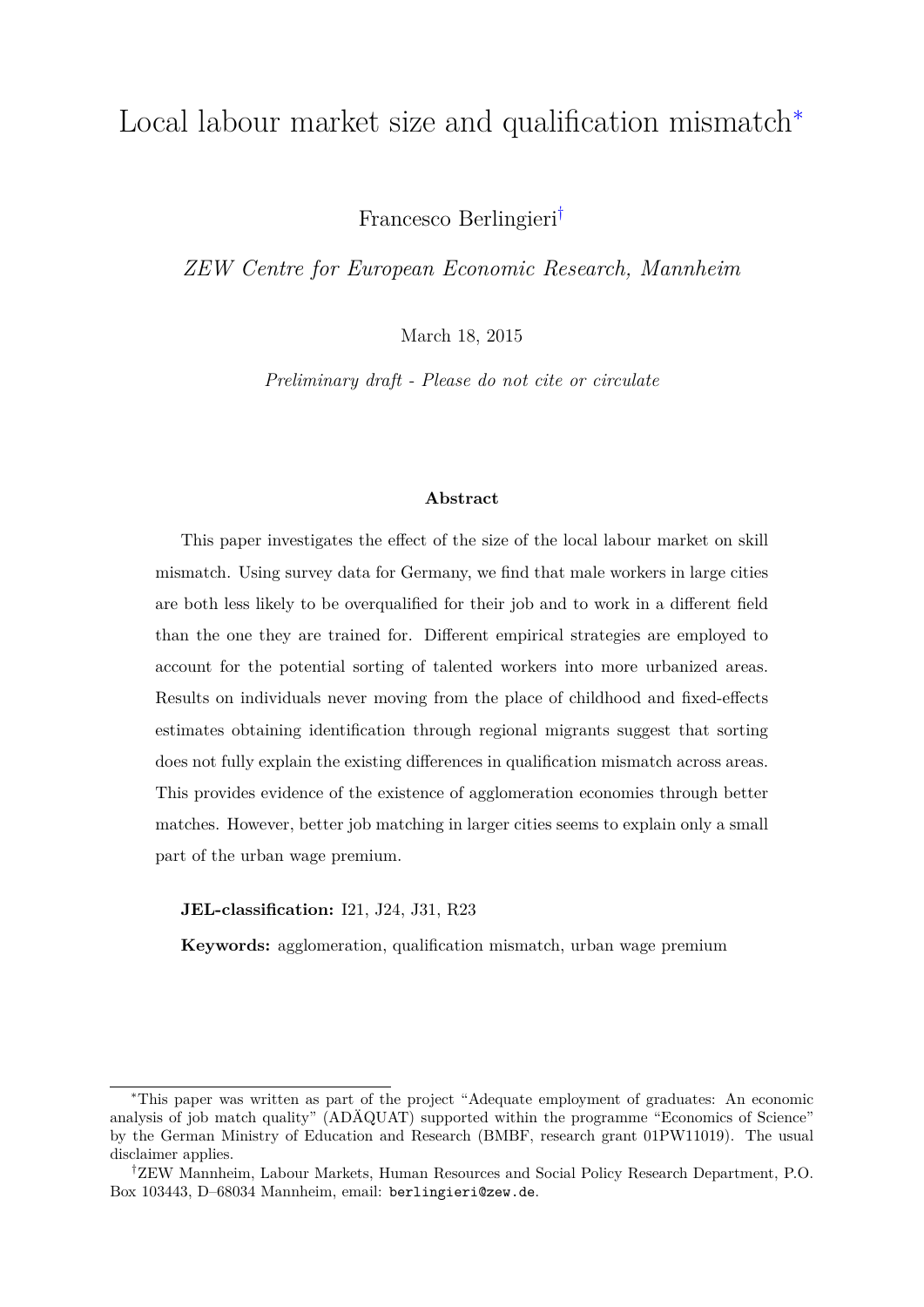### **1 Introduction**

There is a large amount of evidence that workers earn higher wages in larger labour markets. For instance, descriptive estimates using a comparable definition of urban areas range from about 33% in the US [\(Glaeser and Mare,](#page-20-0) [2001\)](#page-20-0) to about 14% in Germany [\(Lehmer and Möller,](#page-20-1) [2010\)](#page-20-1). From an individual perspective the higher costs of living in cities might explain why not all workers are willing to move to large agglomerations. However, the urban wage premium must reflect a higher productivity in larger cities to explain why firms do not relocate to less urbanized areas. [Duranton and Puga](#page-20-2) [\(2004\)](#page-20-2) distinguish between three mechanisms behind the higher productivity of larger cities (i.e. agglomeration economies): the sharing of facilities and risks, faster learning and knowledge diffusion and better matches between firms and workers. While the importance of the latter source of agglomeration economy is stressed from a theoretical side, there is little evidence about its empirical relevance [\(Puga,](#page-21-0) [2010\)](#page-21-0). This is also because of the difficulties of measuring the match quality in a comprehensive way. Previous studies have attempted to measure it indirectly through the share of occupational and industry changes [\(Bleakley and Lin,](#page-19-0) [2012\)](#page-19-0) or through assortative matching in terms of worker and firm quality [\(Andersson](#page-19-1) [et al.,](#page-19-1) [2007\)](#page-19-1) finding some evidence of better matches in more urbanized areas. The focus in this paper is on the match between the formal qualifications earned by workers and the job requirements. We look at the match between possessed and required qualifications both in terms of level (vertical match) and in terms of content (horizontal match), since there are reasons to expect both to be better in thicker labour markets.

The question whether workers in more urban areas are less exposed to educational mismatch is also interesting by itself and relevant for the labour economics literature on skill mismatch. Does it actually pay off for individuals to move to larger agglomerations in terms of better job matches and for their future careers? Previous studies have already investigated the impact of various regional labour market characteristics including the size of regional labour markets and regional unemployment rates, as well as of individual restrictions to mobility, on overqualification [\(Buchel and van Ham,](#page-19-2) [2003;](#page-19-2) [Jauhiainen,](#page-20-3) [2011\)](#page-20-3). However, these studies aimed at analyzing several determinants of overqualification and not at establishing a clear - and possibly causal - link between the size of the local labour market and qualification mismatch. Simple regressions with standard control variables might lead to biased estimates in this context, because more talented individ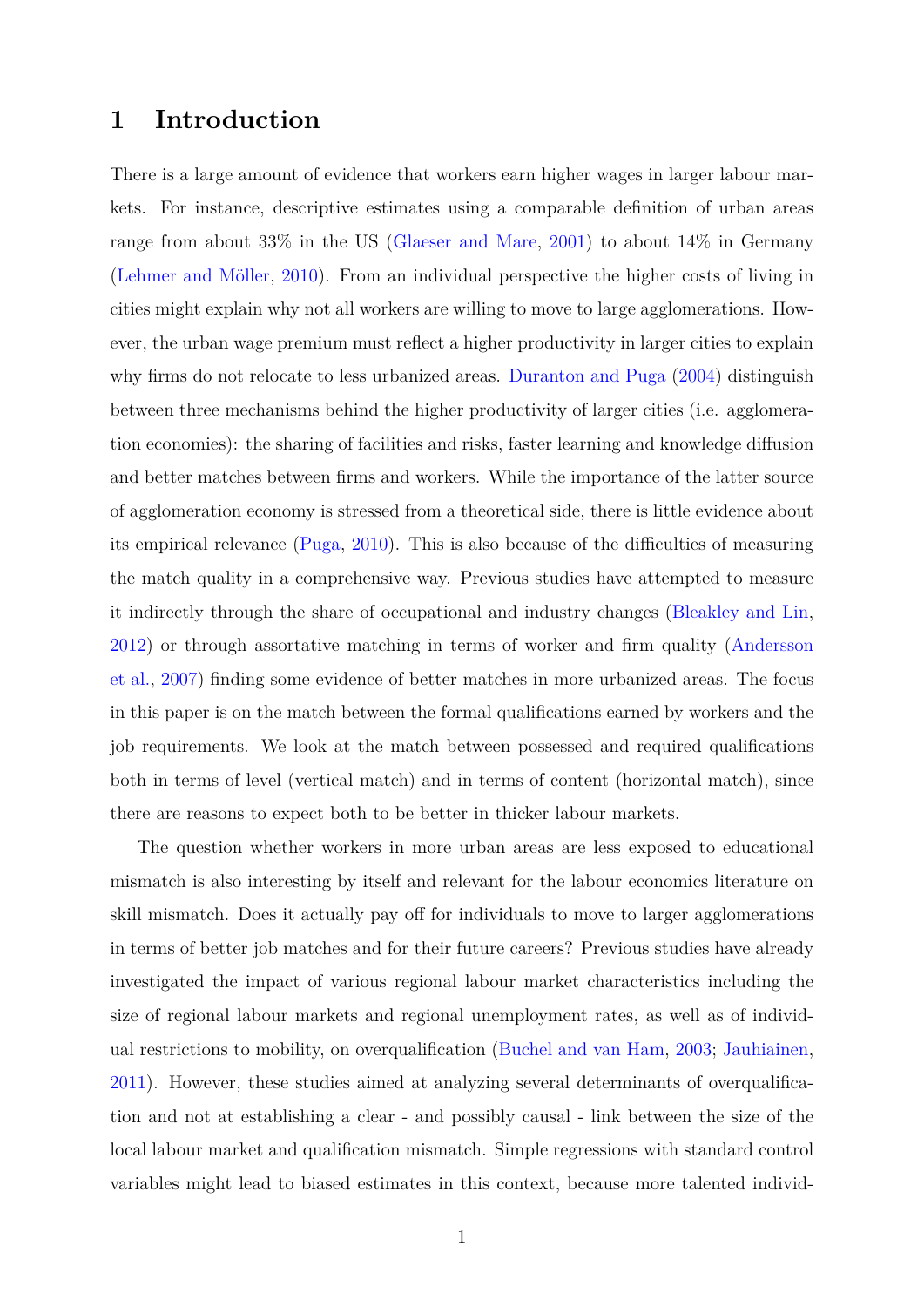uals are both more likely to live in large cities and to have a better job match. Several papers have stressed the importance of addressing spatial sorting of workers by individual skills for estimating the urban wage premium [\(Glaeser and Mare,](#page-20-0) [2001;](#page-20-0) [Combes et al.,](#page-19-3) [2008\)](#page-19-3). Since there are reasons to believe that the sorting of workers across areas could lead to an overestimation of the effect of larger agglomerations on the job match, we first try to mitigate the problem by estimating linear regressions including an extensive set of control variables, such as information on parental background, school grades and personality traits. We then corroborate these estimates by employing two empirical strategies that have been used in previous studies on the urban wage premium. One the one hand, by restricting the sample to individuals that remain in the region where they grew up (non-movers) we can avoid biases from the direct migration of more talented workers into cities. On the other hand, by estimating a fixed effects model on our panel of workers and obtaining identification through individuals migrating form one region to another, we can get rid of unobserved time-invariant heterogeneity (such as individual ability).

Similarly to previous studies (for a review of the literature on agglomeration economies see [Combes and Gobillon,](#page-19-4) [2014](#page-19-4) and [Heuermann et al.,](#page-20-4) [2010\)](#page-20-4), we use the regional employment density to measure the labour market size. We obtain estimates of employment density on overqualification that are fairly similar across the different specifications. An increase of 10% in the regional employment density is associated with a decrease of 1- 1.5% in the probability to be overqualified. On the contrary, most of the estimates of employment density on the horizontal mismatch measure are smaller and not statistically significant. Finally, we investigate the contribution of better qualification matches in explaining the wage premium in thicker labour markets. By including our mismatch measures to an OLS regression of log hourly wages on employment density (and other control variables), we find that overqualification explains only 8% of the impact of regional employment density on hourly wages, while the contribution of horizontal mismatch appears to be insignificant.

Two other recent studies analyze the effect of population or employment density on job mismatch for the US [\(Abel and Deitz,](#page-19-5) [2015\)](#page-19-5) and France [\(Boualam,](#page-19-6) [2014\)](#page-19-6).<sup>[1](#page-2-0)</sup> [Abel and Deitz](#page-19-5) [\(2015\)](#page-19-5) find evidence of a moderate effect of population size and employment density on

<span id="page-2-0"></span><sup>&</sup>lt;sup>1</sup>Also [Andini et al.](#page-19-7) [\(2013\)](#page-19-7) analyze the impact of population density on different measures of job matching, including the appropriateness of the educational qualification for the job. However, their coefficients are not statistically significant for the educational match, as well as for most of the other measures of matching.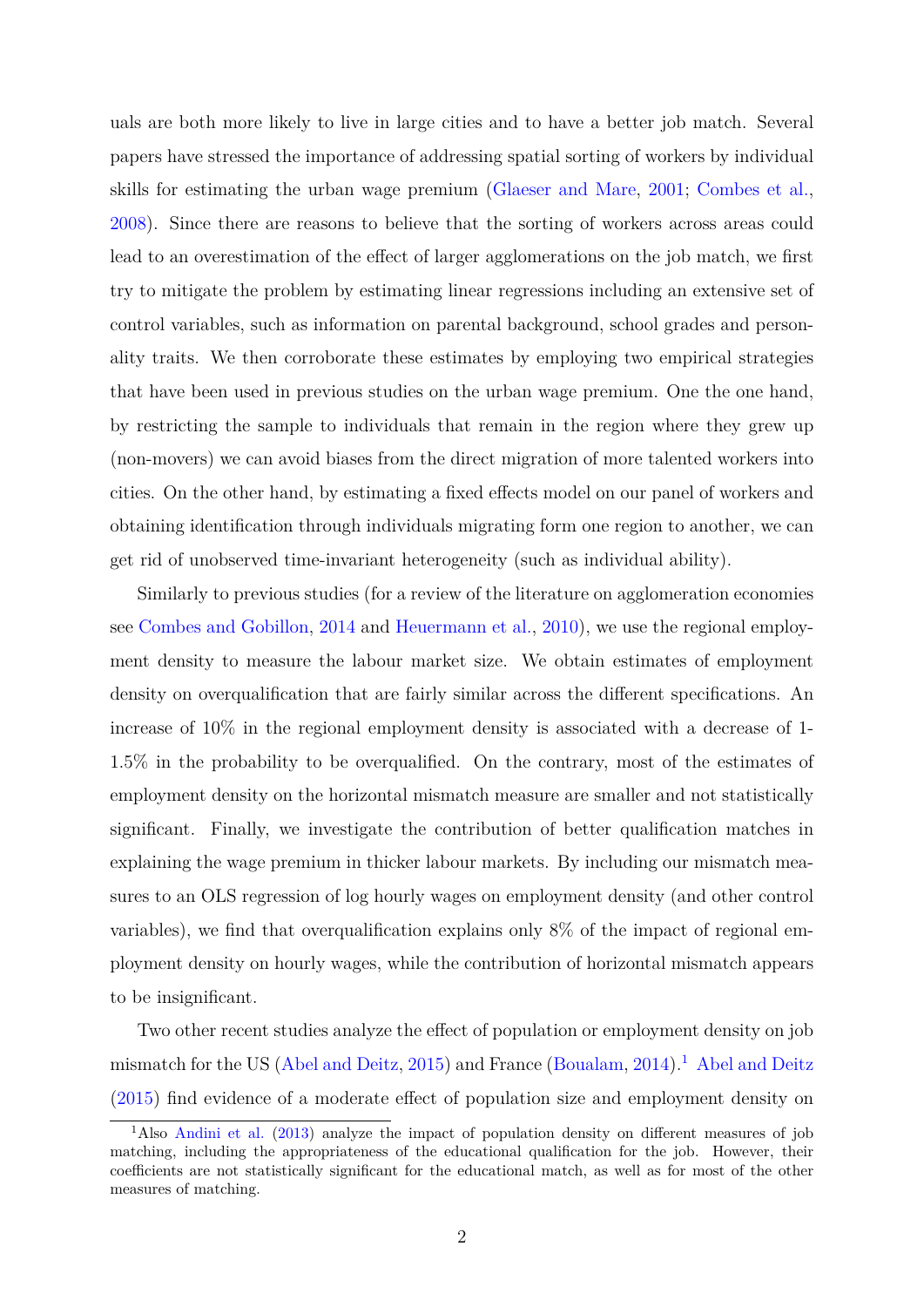measures of vertical and horizontal mismatch for US college graduates. They also find that mismatch accounts for 5-8% of the urban wage premium. [\(Boualam,](#page-19-6) [2014\)](#page-19-6) investigates the impact of employment density on a measure of horizontal match based on the distribution of workers' fields of study within an occupation for French labour market entrants. While this measure of match quality is found to increase with employment density, it does not seem to explain difference in wages between thick and thin labour markets. The present paper has at least three different features. First, the survey data we use (i.e. the German Socio-Economic Panel) contains direct questions on the qualification required by the job, so that we can construct vertical and horizontal qualification mismatch variables based on workers' self-assessments. Second, the data has extensive information on individual characteristics and their biography that might be very important to account for in the analysis to avoid potential omitted variable biases, such as detailed parental background information, high-school final grades and information on personality traits. Third, the panel structure of the data enables us to estimate fixed effects regressions to get rid of the unobserved ability bias analogously to previous studies on the urban wage premium [\(Glaeser and Mare,](#page-20-0) [2001;](#page-20-0) [D'Costa and Overman,](#page-19-8) [2014\)](#page-19-8).

The rest of the paper is organized as follows. Section [2](#page-3-0) describes the data and presents descriptive evidence of the link between employment density and qualification mismatch. Section [3](#page-6-0) contains the main results on the impact of employment density on overqualification and horizontal mismatch. While in section [4](#page-14-0) we attempt to disentangle the effect of labor market size from that of other characteristics of larger agglomerations (such as specialization and the skill structure) on the mismatch incidence, in section [5](#page-16-0) we investigate the contribution of qualification mismatch on the wage differential across regions. Finally, section [6](#page-18-0) concludes.

### <span id="page-3-0"></span>**2 Data and descriptive statistics**

#### **2.1 Data source and key variables**

The sample used is drawn from the German Socio–Economic Panel (GSOEP), a panel data set for the years 1984-2012 consisting of about 20,000 individuals living in Germany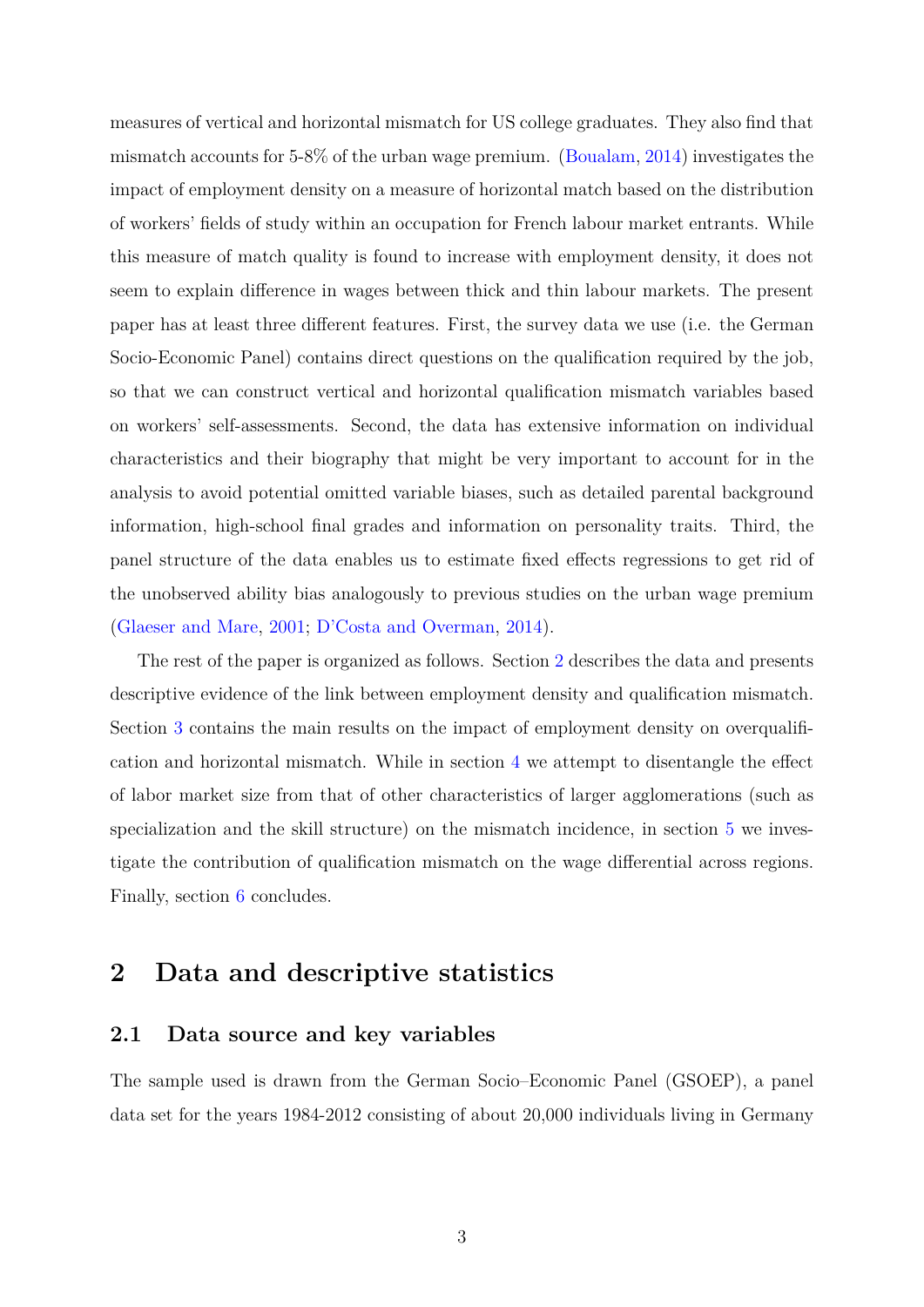(for details, see [Kroh,](#page-20-5) [2012\)](#page-20-5). We focus on males surveyed in the years  $2000$  $2000$  to  $2011<sup>2</sup>$ . The sample is further restricted to dependent workers employed full-time. The 12 GSOEP waves include 12,700 male adults aged between 20 and 65 with a university degree or a completed training that are employed in one of the 11 waves. For the baseline analysis, we select one observation per individual such that the time from graduation is minimized, but is at least 2 years. We end up with a sample of 4,281 individuals, for whom we have information on all variables relevant for our analysis.

The literature has used different measures for agglomeration or labour market size. Following other studies we employ the regional employment density measured at the level of *Raumordnungsregionen* (ROR).[3](#page-4-1) This is calculated by the number of employed individuals per square kilometer. There are 96 ROR regions in Germany with an average of 6 regions for each of the 16 federal states.<sup>[4](#page-4-2)</sup> ROR regions are defined by the Federal Office for Building and Regional Planning to differentiate areas in Germany based on their economic interlinkages and of commuting patterns. Information on employment density, as well as on the unemployment rate, at the ROR level is gathered from administrative data sources (i.e. the INKAR database) and merged to GSOEP data. Ideally, we would consider the effect of workplace location, but unfortunately only the residence location is available in the GSOEP.

We employ two measures for qualification mismatch: vertical mismatch (i.e. overqualification) and horizontal mismatch. Overqualification is measured based on workers' self– assessment about the educational requirement of the job. More precisely, the following question is asked in the GSOEP questionnaire: "what type of education or training is usually necessary for this type of work?" We consider an individual to be overqualified if he reports that his job requires a lower degree than the one possessed.<sup>[5](#page-4-3)</sup> The measure, which is widespread in the overeducation literature, has the drawback of relying on the subjective individual self–assessment. Nevertheless, several authors have claimed that the

<span id="page-4-0"></span><sup>2</sup>We restrict the analysis to male graduates, since female labour market participation in Germany is strongly influenced by child care and family responsibilities. The investigation of females therefore requires a different econometric approach that takes into account selection out of the labour market. The extension of the results to include women is on the agenda, but the first results appear to be relatively similar to the ones for males.

<span id="page-4-2"></span><span id="page-4-1"></span><sup>&</sup>lt;sup>3</sup>Similar results are found though when using population density or dummy variables for urban areas.

<sup>4</sup>We plan to augment the results by using more precise regional information. Preliminary results using two different classifications of local labour market regions (with 150 and 258 regions) show baseline estimates that are of similar magnitude, but more precise.

<span id="page-4-3"></span><sup>5</sup>Note that we do not distinguish between university and university of applied science (*Fachhochschule*) degrees, although the variable allows such a distinction.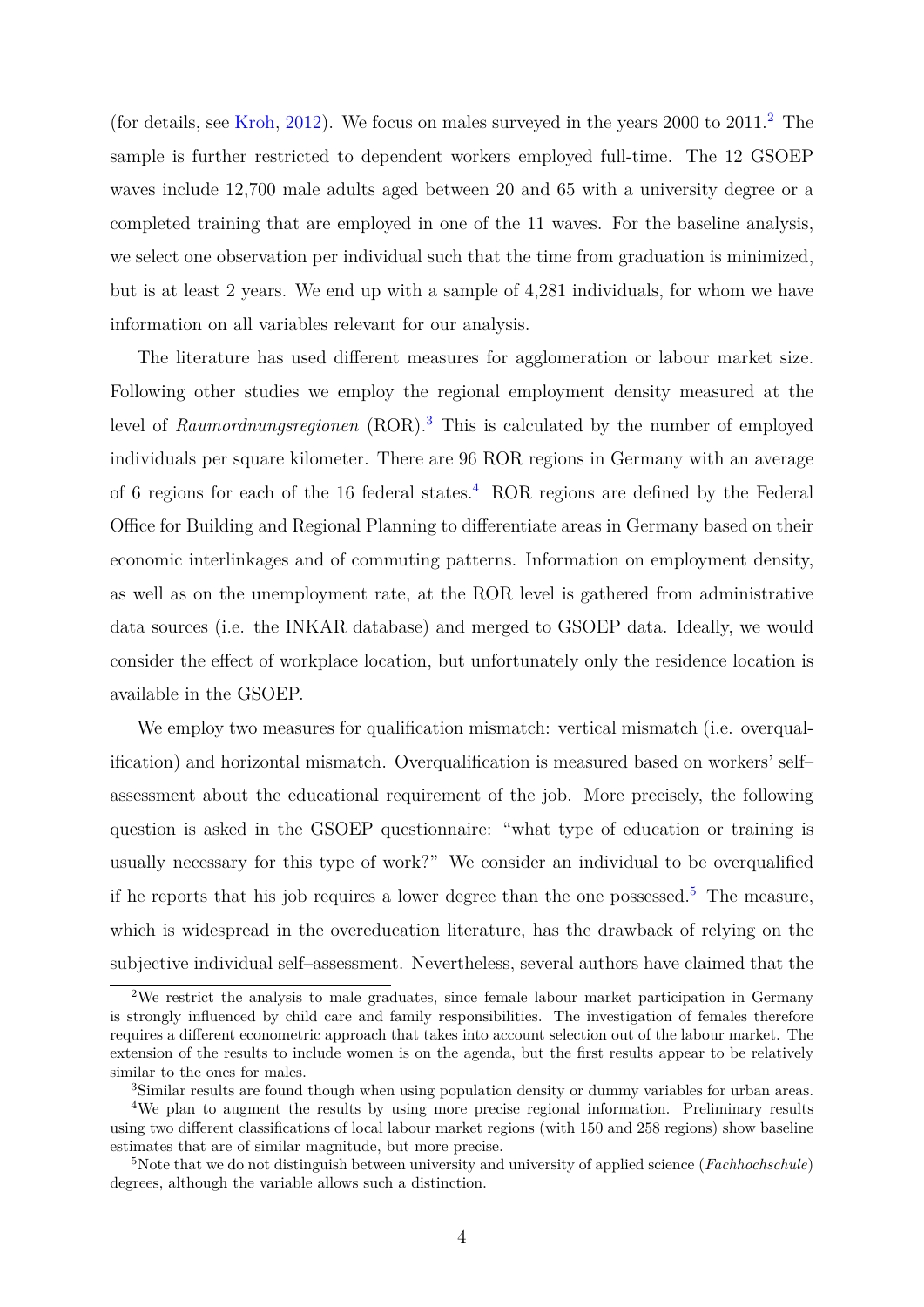measurement errors are probably less severe for this measure than for measures based on the distribution of educational qualification within occupations – i.e. "realized matches" on the qualification required by the job. This is because the latter is the result of demand and supply forces and it ignores variation in required schooling across jobs within an occupation [\(Leuven and Oosterbeek,](#page-20-6) [2011\)](#page-20-6). Horizontal mismatch is also self-reported. The question asked in the GSOEP is: "does the job fit to your higher education or training?". Since the only possible answers are yes or no, we construct a dummy that is equal to 1 if individuals answer negatively to this question.

Hourly wages are measured through the self-reported monthly gross income divided by monthly working hours. We calculate real wages based on the CPI deflator using 2010 as the base year. In order to ensure that outliers are not driving the main results we trim wages excluding the 1st and the 99th percentile (individuals receiving a hourly wage lower than EUR 4 or higher than EUR 75) and we employ the standard logarithmic form for the wage regressions.

### **2.2 Descriptive results**

Table [A.1](#page-23-0) presents the mean and standard deviation for the variables included in the analysis. The overqualification incidence is of about 15% in the sample, while the incidence of horizontal mismatch amounts to 30%. Figure [A.2](#page-22-0) shows the differences in employment density across the 96 German ROR regions. Darker colors depict a higher employment density, which ranges from 18 employed individuals per square km in Altmark (Sachsen-Anhalt) to 1871 in Berlin.

Figure [1](#page-6-1) shows that the existence of a negative relationship between employment density and qualification mismatch as measured through the subjective assessment of the qualification level required by the job (vertical mismatch or overqualification) and the relatedness between the job and the field of education or training (horizontal mismatch). The unit of observation in both graphs is the ROR region, meaning that the information on the individual match is aggregated at the regional level. The slope of the fitted regression line is of -0.025 for vertical mismatch and -0.033 for horizontal mismatch and the coefficients are statistically significant at standard levels for both regressions.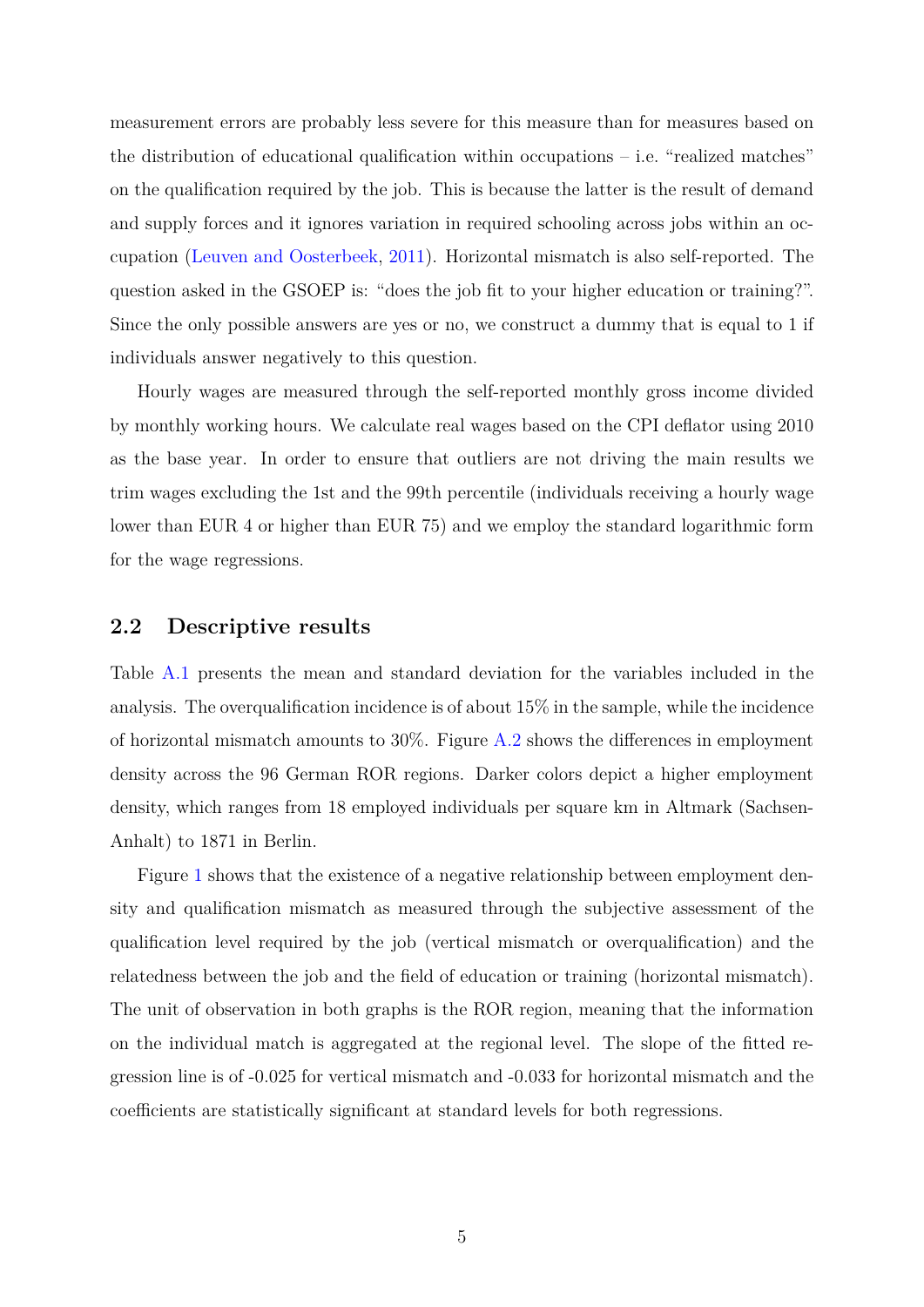<span id="page-6-1"></span>

Figure 1: Employment density and qualification mismatch

### <span id="page-6-0"></span>**3 Impact of agglomeration on qualification mismatch**

### **3.1 Baseline regressions**

Having seen that there is a negative relationship between employment density of the region of residence and qualification mismatch, we first want to test whether the results change when we include an extensive set of control variables. We thus estimate a the following simple linear probability model<sup>[6](#page-6-2)</sup>:

$$
Pr(mismatch_{ij} = 1) = \alpha + \beta \; empelensity_j + \gamma \mathbf{X_{ij}} + \epsilon_{ij}
$$
\n
$$
(1)
$$

where *mismatch* is a dummy variable that takes value 1 in case of a qualification mismatch for individual *i*, *empdensity* denotes the employment density of the region of residence *j* and  $X_{ij}$  is a vector of covariates that differs across specifications. Panel A of Table [1](#page-7-0) shows the results for the overqualification dummy, and Panel B those for horizontal mismatch. Column (1) reports results for a regression with the inclusion of the main control variables only (i.e. highest educational qualification, migration background, marital status,

<span id="page-6-2"></span> $6$ Average marginal effects estimates of a probit model lead to results that are very similar to the linear probability model estimates.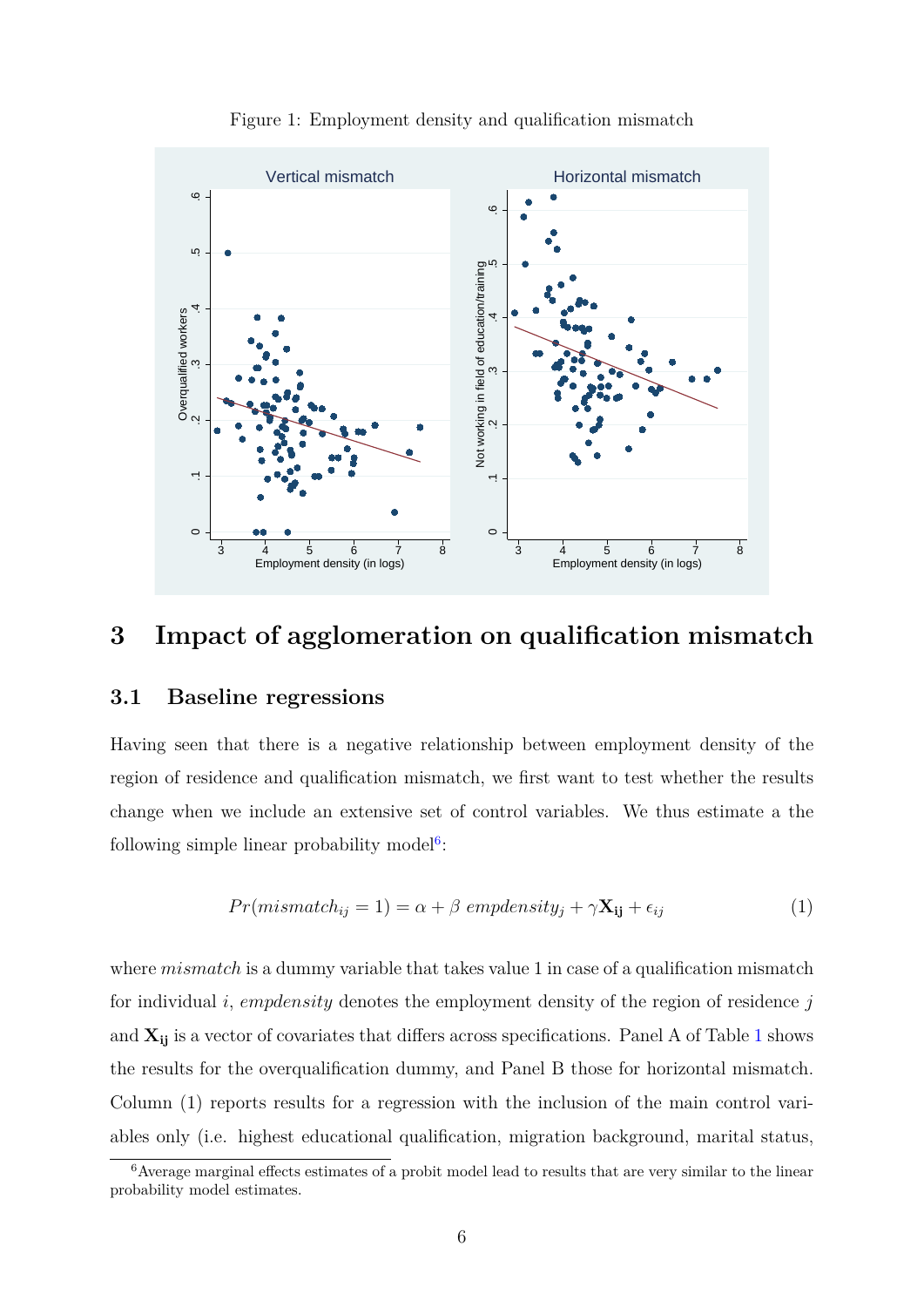having children in household, actual experience, experience squared, year dummies). The remaining five columns show results by gradually including dummies for the school leaving qualification, parental background characteristics (i.e. father and mother education, whether the mother was employed at age 15), geographic characteristics (macro-region dummies and whether individual still lives in place of childhood), job characteristics (i.e. tenure, public sector, industry dummies) and occupation fixed effects in column (6).

<span id="page-7-0"></span>

|                      | (1)                  | (2)                          | (3)            | (4)            | (5)            | (6)         |
|----------------------|----------------------|------------------------------|----------------|----------------|----------------|-------------|
|                      |                      | Panel A: Overqualification   |                |                |                |             |
| Empl. Density (log.) | $-0.027***$          | $-0.022***$                  | $-0.021***$    | $-0.019***$    | $-0.021***$    | $-0.015***$ |
|                      | (0.008)              | (0.008)                      | (0.008)        | (0.005)        | (0.005)        | (0.006)     |
| Main controls        | $\operatorname{Yes}$ | Yes                          | Yes            | Yes            | Yes            | Yes         |
| School degree        | No                   | Yes                          | Yes            | Yes            | Yes            | Yes         |
| Parental background  | No                   | N <sub>o</sub>               | Yes            | Yes            | Yes            | Yes         |
| Geographic charact.  | No                   | No                           | N <sub>o</sub> | Yes            | Yes            | Yes         |
| Job charact.         | No                   | N <sub>o</sub>               | $\rm No$       | N <sub>o</sub> | Yes            | Yes         |
| Occupation FE        | $\rm No$             | N <sub>0</sub>               | N <sub>0</sub> | $\rm No$       | N <sub>0</sub> | Yes         |
| Observations         | 4,281                | 4,281                        | 4,281          | 4,281          | 4,281          | 4,281       |
| R-squared            | 0.013                | 0.030                        | 0.034          | 0.040          | 0.048          | 0.168       |
|                      |                      | Panel B: Horizontal mismatch |                |                |                |             |
| Empl. Density (log.) | $-0.020**$           | $-0.017*$                    | $-0.015*$      | $-0.010$       | $-0.013*$      | $-0.010$    |
|                      | (0.008)              | (0.009)                      | (0.008)        | (0.008)        | (0.007)        | (0.007)     |
| Main controls        | $\operatorname{Yes}$ | Yes                          | Yes            | Yes            | Yes            | Yes         |
| School degree        | N <sub>o</sub>       | Yes                          | Yes            | Yes            | Yes            | Yes         |
| Parental background  | No                   | No                           | Yes            | Yes            | Yes            | Yes         |
| Geographic charact.  | No                   | N <sub>o</sub>               | $\rm No$       | Yes            | Yes            | Yes         |
| Job charact.         | $\rm No$             | No                           | $\rm No$       | No             | Yes            | Yes         |
| Occupation FE        | $\rm No$             | N <sub>o</sub>               | N <sub>o</sub> | N <sub>o</sub> | N <sub>o</sub> | Yes         |
| Observations         | 4,281                | 4,281                        | 4,281          | 4,281          | 4,281          | 4,281       |
| R-squared            | 0.053                | 0.071                        | 0.073          | 0.082          | 0.090          | 0.181       |

Table 1: Impact of employment density on qualification mismatch

Note: The table shows the estimates of a linear probability model with skill mismatch measures as dependent variable. Standard errors are clustered at ROR level; \*\*\*  $p<0.01$ , \*\*  $p<0.05$ , \*  $p<0.1$ . Control variables included are the main control variables (highest degree, migration background, marital status and children, experience, experience squared), school degree, parental background (higher education of mother/father and working status of mother), geographic characteristics (macro-regions and whether living in city of childhood) and job characteristics (tenure, tenure squared, industry and public sector dummy).

Column (1) in Panel A shows the existence of a negative relationship between regional employment density and the probability to be overqualified for the job when standard control variables are included. The coefficient is equal to -0.027 and is significant at the 1% significance level. A 10% increase in employment density would imply a decrease of about 0.27 percentage points in the overqualification probability, which is equal to a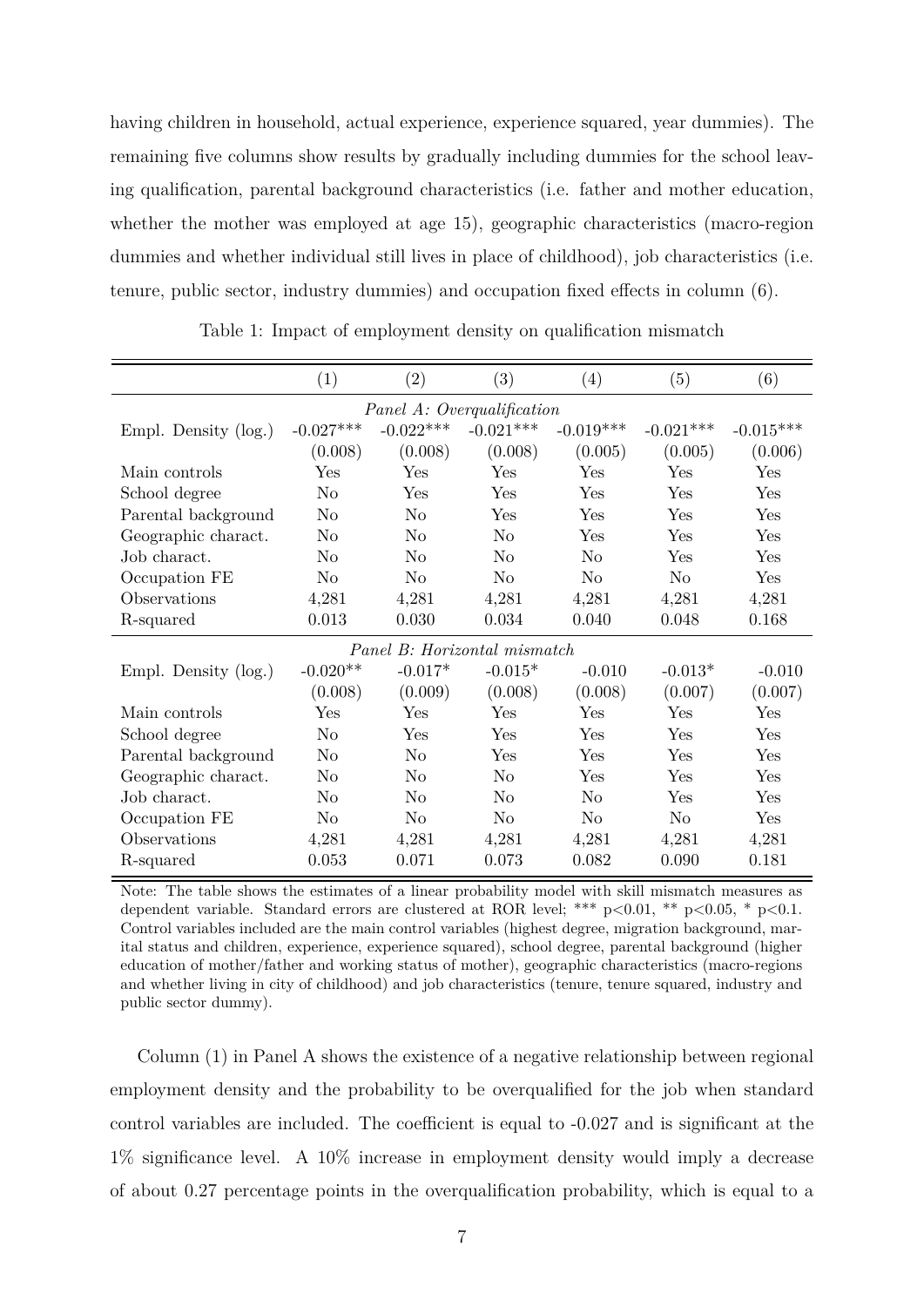decrease of about 1.5% (given that the overqualification rate in our sample is 19%). The employment density coefficient decreases to -0.022 when school degree dummies, parental background information, geographic characteristics and job characteristics are included. The inclusion of occupation fixed effects (ISCO 1-digit) in column (6) leads to a smaller coefficient (-0.015), but is still statistically significant. While the ISCO classification at the 1-digit level is relatively broad, its inclusion together with the information about the educational qualification is likely to partially capture vertical qualification mismatch. For overqualification it seems thus better to avoid to control for occupation fixed effects.

Panel B shows that regional employment density appears to have a negative impact also on horizontal mismatch, i.e. whether one works in the same field of one's education or training. The coefficient in column one is equal to -0.020 and is statistically significant. A 10% increase in employment density would imply a decrease of about 0.7% in horizontal mismatch (since the incidence of horizontal mismatch is about 30%). The coefficient decreases slightly when school degree dummies and parental background information are included. It becomes though equal to -0.013 (and significant at the 10% significance level) with the inclusion of geographic controls and job characteristics. In particular, a large part of the correlation between density and horizontal mismatch can be explained by differences between West and East Germany, which is both characterized on average by a lower employment density and a higher incidence of horizontal mismatch. When occupation fixed effects are included, the coefficient drops (in absolute value) further to 0.010 and becomes insignificant. Since no information on the field or orientation of the highest qualification obtained is included, there are less arguments against the inclusion of occupation fixed effects in the case of horizontal mismatch. To sum up, larger cities seem to have a relatively large impact on overqualification, while the impact on horizontal mismatch appears to be smaller and not robust to the inclusion of our extensive list of control variables.[7](#page-8-0)

<span id="page-8-0"></span><sup>7</sup>Note that the lack of an effect on horizontal mismatch might be due to our specific self-reported measure. The extension of the analyses to measures of horizontal and vertical mismatch based on the distribution of qualifications within occupations is on the research agenda.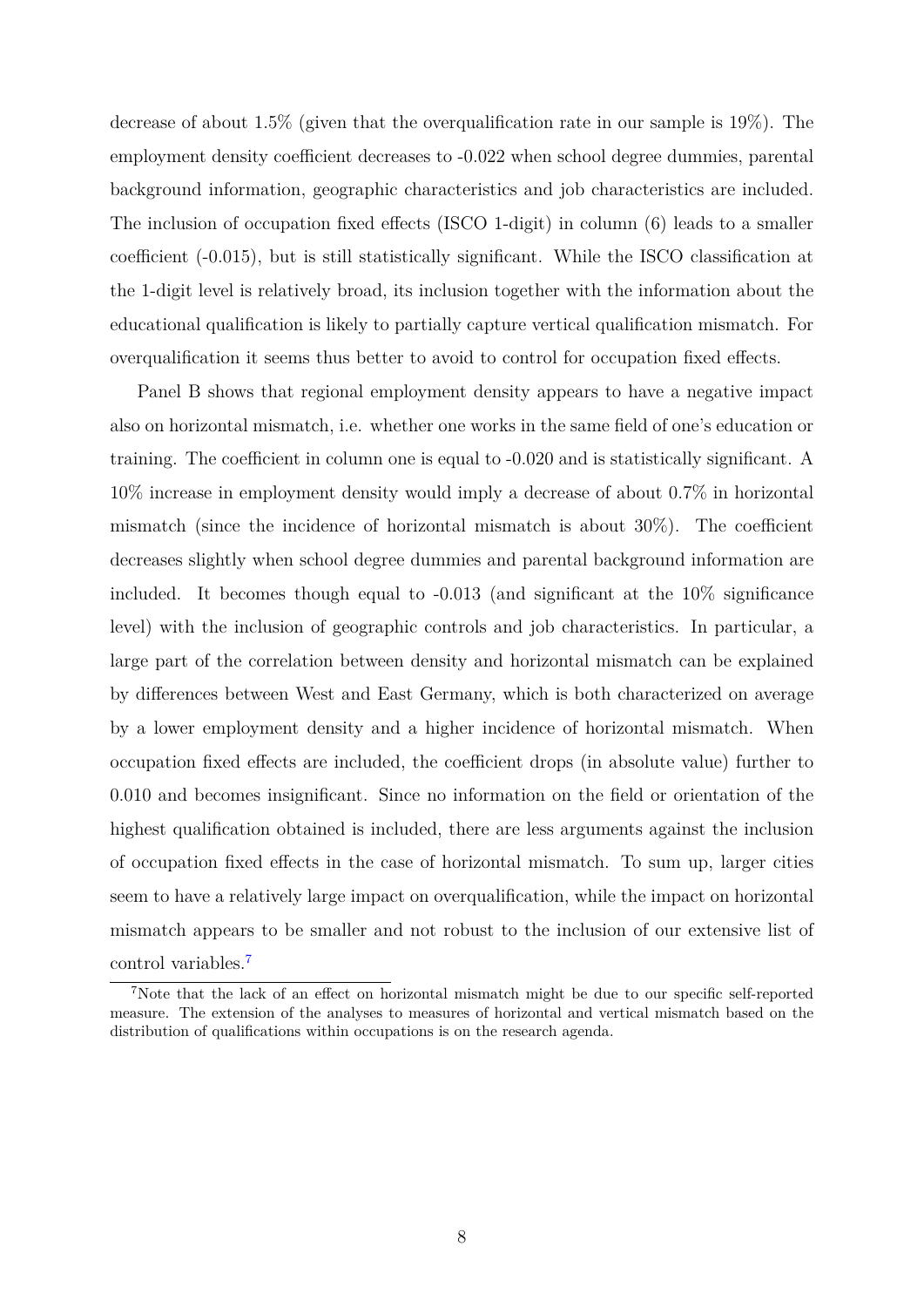## **3.2 Controlling for school grades, personality traits and risk preferences**

The GSOEP data contains further individual information, which might be important to control for when analyzing the effect of employment density on skill mismatch. First, high-school grades might proxy individual ability and motivation and thus reduce potential biases from the sorting of talented individuals into larger agglomerations. Second, personality traits and risk preferences might differ on average across regional areas and are likely to affect the job match, as well as the individual assessment of the match. Since these characteristics are available only for a relative small sample of individuals, we exclude these from the baseline regressions and present separate results for a sub-sample of 2141 individuals, for whom we have information about all characteristics.

Table [A.2](#page-24-0) presents results of a linear probability model of qualification mismatch by gradually adding mathematics and German grades from the last school report, standard measures of the big five personality traits (openness, consciousness, agreeableness, neuroticism and openness to experience) and a subjective measure of risk preference.[8](#page-9-0) Column (1) and (5) of the table present the results of the same model of column (5) in table [1,](#page-7-0) where all baseline control variables are included except for occupation fixed effects. The employment density coefficients are slightly larger in absolute terms for both overqualification and horizontal mismatch compared to the baseline sample and are statistically significant. These estimates remain very similar when school grades, personality traits and risk preference are included (if anything they get larger in absolute value). In facts, while some characteristics matter for the qualification mismatch measures, they appear to be almost irrelevant for the impact of employment density on the match.

### **3.3 Addressing the omitted ability bias**

We employ two empirical strategies to address the potential overestimation of the results due to omitted ability bias stemming from sorting of talented individuals to larger

<span id="page-9-0"></span><sup>8</sup>Mathematics and German are the only compulsory courses for the high school diploma in most federal states in Germany. The grades are measured using the 6 points scale typical for the German system, where 1 is the best grade and 6 the worst. The big 5 personality traits are indexes in the range of 1 to 21, which are computed basing on a larger set of personality items contained in the survey following [Gerlitz and Schupp](#page-20-7) [\(2005\)](#page-20-7). The measure of risk preference is a index ranging from 1 to 10 based on an individual statement. Since we have information for both the big five and risk preference only on specific years, we compute the individual average of all observed values.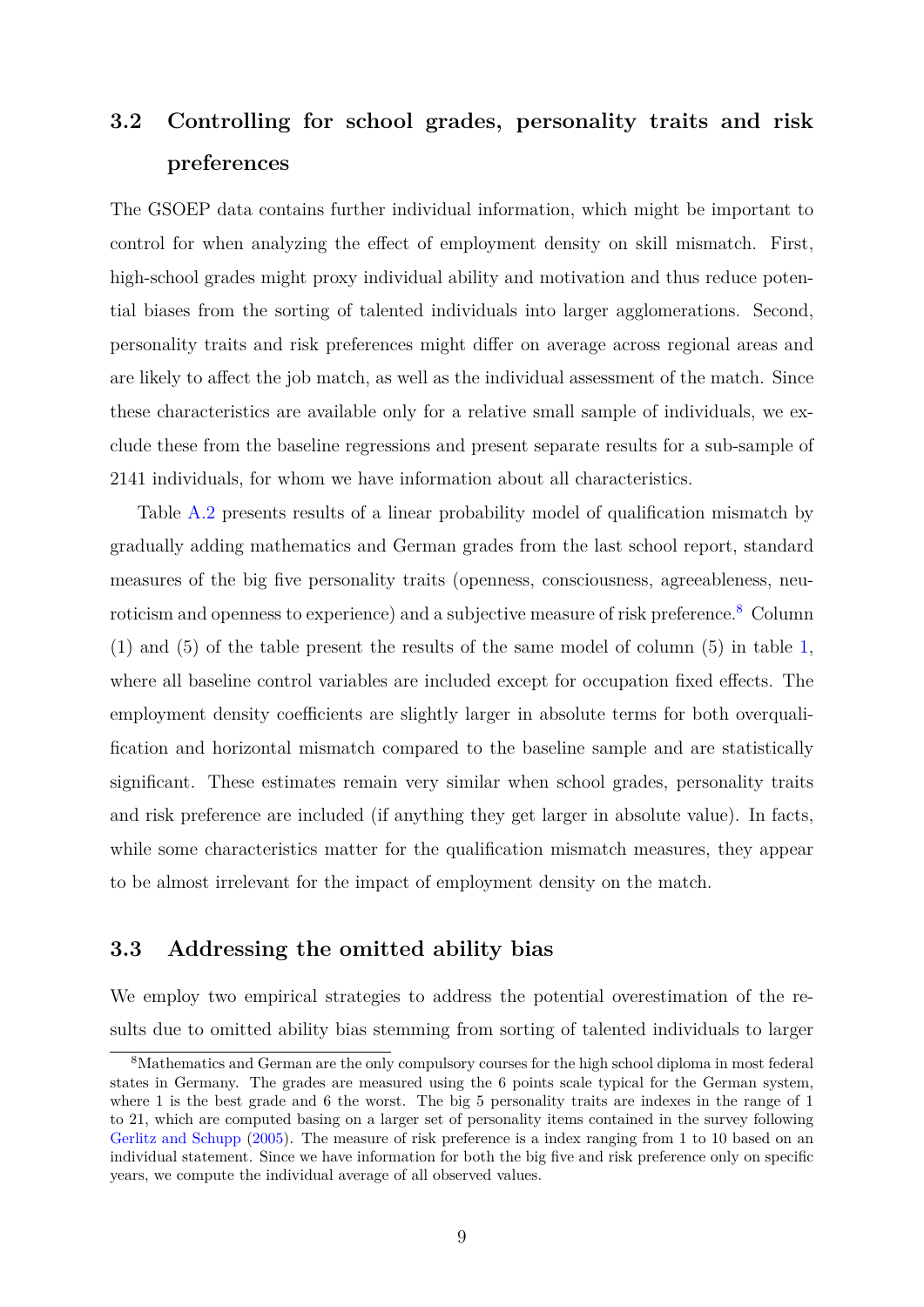agglomerations. In the following we focus only on overqualification as a measure of mismatch, since the results for horizontal mismatch are not robust to the inclusion of all control variables. Similarly to [Boualam](#page-19-6) [\(2014\)](#page-19-6) we first investigate whether we find different results for the sub-samples of individuals ever moving from a district to another (movers) and the ones staying in the place where they grew up (non-movers). Focusing on non-movers enables to avoid biases from the direct migration of more talented workers to cities. However, it might be the case that talented individuals are more likely to rise in cities, because of inherited abilities by parents and grandparents that moved to large agglomerations [\(Glaeser and Mare,](#page-20-0) [2001\)](#page-20-0). Column (1) of table [2](#page-10-0) reports the results for the same linear regression estimated in the last column of table [1](#page-7-0) (with the inclusion of all control variables apart from occupation fixed effects). The same model is then estimated on the sub-sample of individuals that did not move from the place they grew up, who represent about  $57\%$  of the sample.<sup>[9](#page-10-1)</sup> The coefficient for the sub-sample of non-movers appears to be slightly smaller than the one for all individuals, but still statistically significant. If anything, this result suggests that a moderate sorting of high-ability individuals into cities is taking place. Nevertheless, larger labour markets seem to allow for better job matches also for non-movers.

|                               |                               | Cross-section          | Panel data             |                       |                          |  |
|-------------------------------|-------------------------------|------------------------|------------------------|-----------------------|--------------------------|--|
|                               | All                           | Non-movers             | Pooled OLS             | Fixed effects         |                          |  |
|                               | $^{(2)}$<br>$\left( 1\right)$ |                        | $\left(3\right)$       | $4^{\circ}$           | $\left(5\right)$         |  |
| Empl. density $(\log.)$       | $-0.022***$<br>(0.005)        | $-0.020***$<br>(0.007) | $-0.017***$<br>(0.005) | $-0.020**$<br>(0.010) | $-0.025**$<br>(0.011)    |  |
| Control variables             | Yes                           | Yes                    | Yes                    | Yes <sup>a</sup>      | Yes <sup>a</sup>         |  |
| Occupation FE<br>Observations | N <sub>o</sub><br>4,281       | No<br>2,444            | No<br>36,140           | No<br>36,140          | N <sub>o</sub><br>35,970 |  |

<span id="page-10-0"></span>Table 2: Impact of employment density on overqualification: addressing spatial sorting

Note: Standard errors are clustered at ROR level in the cross-sectional regressions and at the individual level in the panel regressions; \*\*\*  $p<0.01$ , \*\*  $p<0.05$ , \*  $p<0.1$ ; Control variables included are the main control variables (highest degree, migration background, marital status and children, experience, experience squared), school degree, parental background (higher education of mother/father and working status of mother), geographic characteristics (macro-regions and whether living in city of childhood) and job characteristics (tenure, tenure squared, industry and public sector dummy). <sup>a</sup> Only control variables that change over time are included.

<span id="page-10-1"></span>In a second step, we exploit the panel structure of the data in order to control for

<sup>9</sup>This question is constructed basing on a survey question asking if the individual still lives in the city or regional area, where most of the childhood was spent.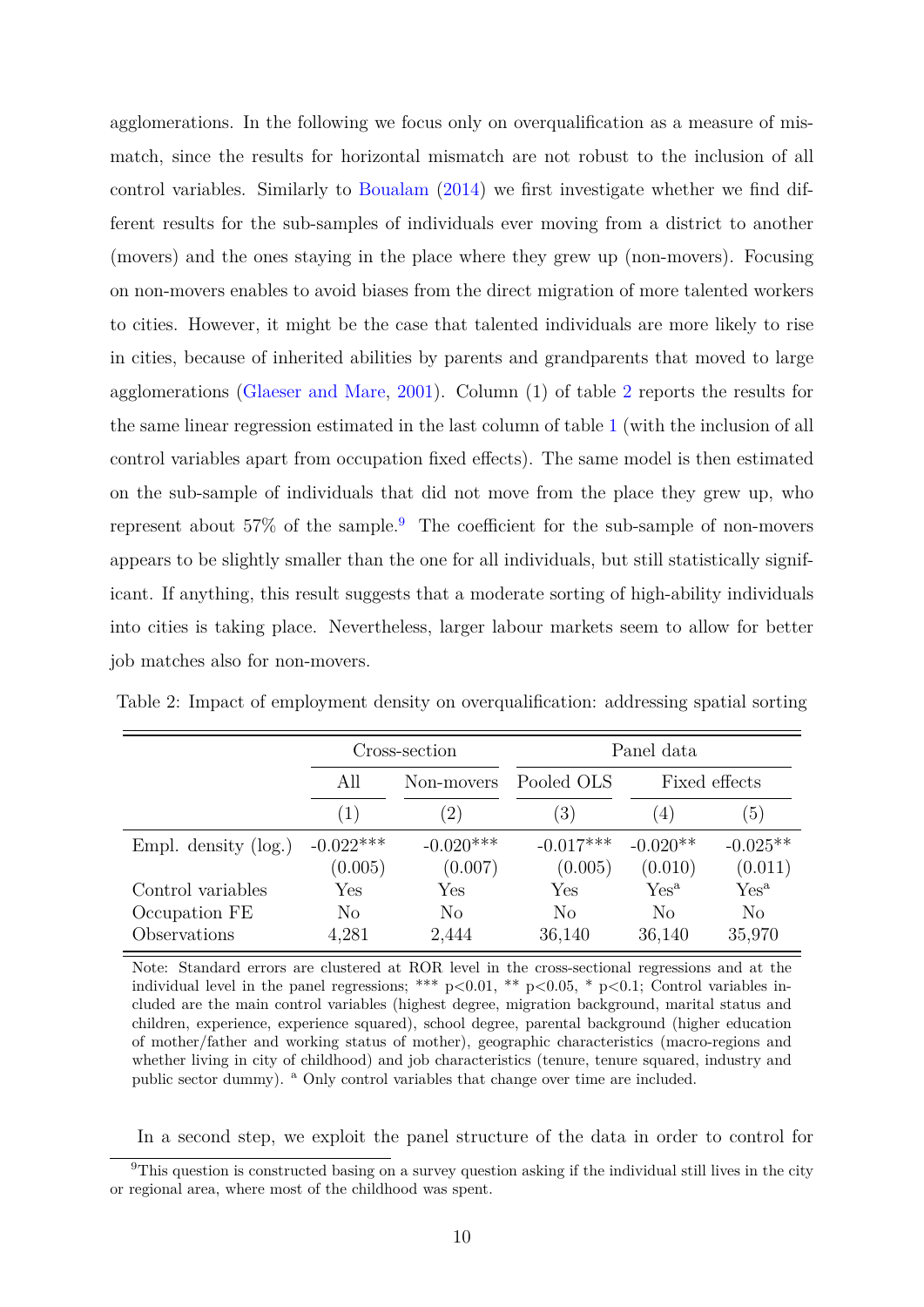individual fixed effects. On the one hand, this enables to get rid of the problem that unobserved individual ability might lead to an overestimation of the results. On the other hand, the identification will be achieved through individuals migrating from one district to another and individuals moving to a different region are likely to do so because they find a better job match [\(Gould,](#page-20-8) [2007\)](#page-20-8). Therefore, the identification strategy will rely on the assumption that the reason to change region will not differ for the same individual whether he moves to a larger agglomeration compared to moves to a smaller region. For this analysis we use an unbalanced panel of the male individuals of the previous estimations, who are observed as being employed at least twice in the data. Only 419 individuals change the ROR region of residence in our sample. 249 of these change both region and job. Since the identification will hinge upon those changing the region of residence and only job switchers can change the match status, we also estimate a regression excluding the spells in which individuals change region but not the job. In the regression we use the average regional employment density, so that we do not allow this to change across years. We do this because, unlike wages, the mismatch measures are dummies that are typically constant if the worker does not change job and it is unlikely that they respond quickly to small changes in the size of the labour market. For simplicity, we estimate the following linear fixed effects model that gets rid of the time-constant unobserved individual heterogeneity:

$$
Pr(overqual_{ijt} = 1) = \beta \{{empl\ddot{e}sity_j + \gamma \ddot{X}_{1,ijt} + \ddot{\epsilon}_{ijt} \tag{2}
$$

where the "double dot" denotes that the variables are time demeaned, *overqual* is a dummy variable denoting if individual *i* in year *t* is overqualified for the job, *empdensity* denotes the average employment density of the region of residence in the period considered (2001-2011) and the vector  $\mathbf{X}_{1,ijt}$  includes all control variables that may change across years with the exclusion of occupation fixed effects. These are part of the demographic characteristics, job and geographic characteristics.Column (3) of table [2](#page-10-0) reports the results of a pooled OLS estimation including all spells. The coefficient (-0.017) turns out to be very similar to the estimate of the baseline model. Column (5) presents the results of the fixed effects model. The coefficient turns out to be significant and even larger than the coefficient of the pooled OLS (column 3). In column (5) we exclude the spells of those changing region but not job. As expected, the estimate in absolute value increases even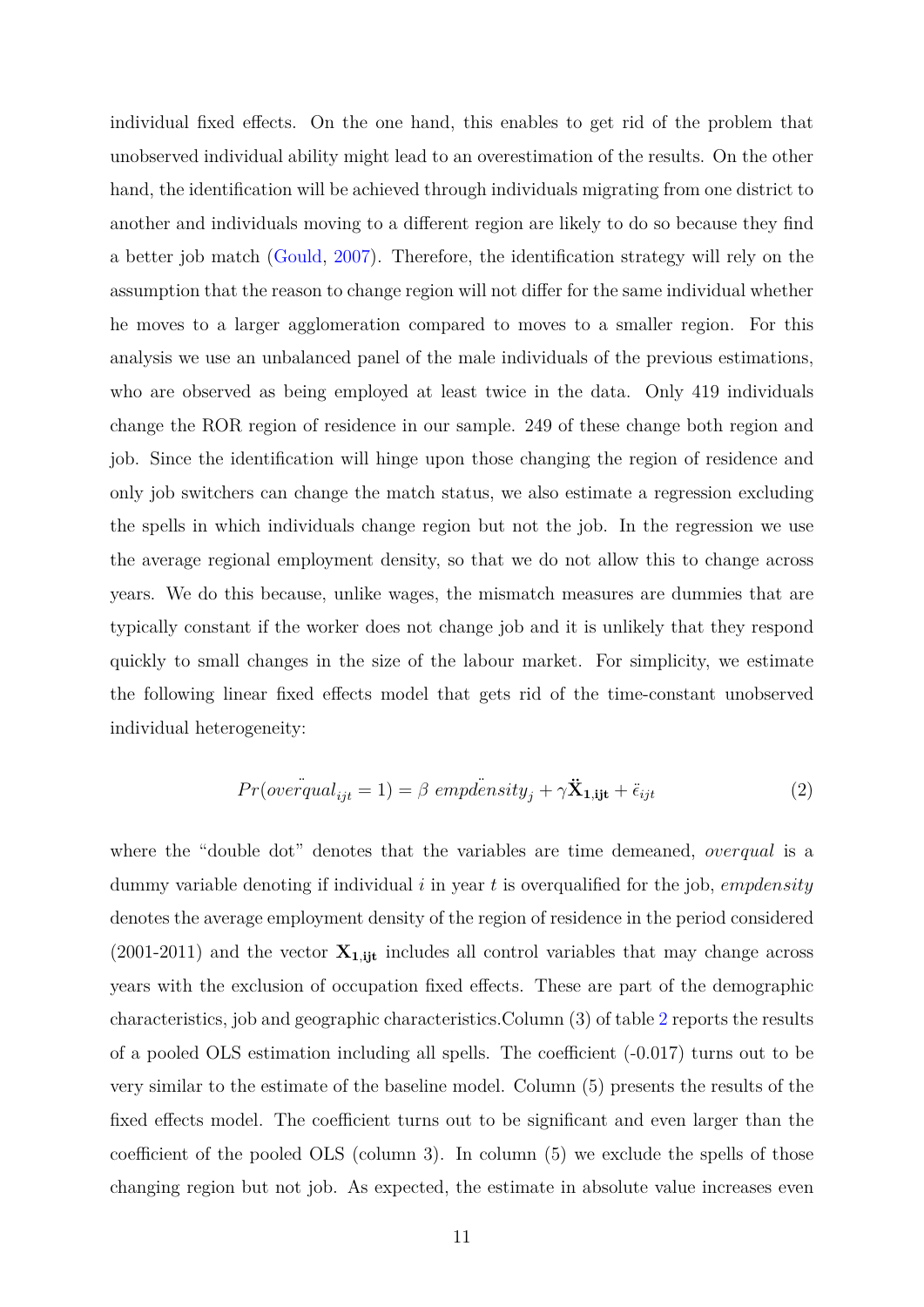further and is equal to -0.025.

Thus the fixed effects estimate turns out to be even larger than in the baseline LPM regression. As said, while the fixed effects estimation gets rid of the omitted ability bias, it relies on the assumption that the individual reasons to change region do not differ systematically depending on the move to a bigger or smaller region. If the same individual moving to a larger city because of a better job match will then return to his place of childhood at the cost of a worse match (e.g. to take care of the parents), this will of course affect our results. Further investigations are needed to test whether this assumption is plausible.[10](#page-12-0)

### **3.4 Heterogeneous effects by qualification level**

So far we have estimated the impact of employment density on qualification mismatch without distinguishing among individuals with a different highest qualification. However, larger agglomerations have typically a higher share of high-skilled individuals and if the qualification mismatch measures differ across individuals with different education this is likely to lead to biased results. Moreover, it would be interesting to analyze whether the effect of agglomeration on better matches differs between tertiary graduates and individuals with a vocational degree. To analyze heterogeneous effects by qualification level we first add an interaction term to the baseline regression and then estimate separate regressions for individuals with a tertiary education degree and for those have a vocational degree as highest qualification.

Figure [A.1](#page-21-1) shows the incidence of qualification mismatch by the highest degree obtained. We distinguish among vocational degrees, university degrees and universities of applied sciences (FH) degrees, since the latter two are considered separately for the required qualification reported that is relevant for the overqualification measure. The figure shows that the overqualification incidence is fairly similar across degrees. However, better educated individuals are on average slightly more likely to be overqualified. Differently, the incidence of horizontal mismatch differs a lot across qualifications and is much higher for individuals with vocational education compared to university graduates. Even if we

<span id="page-12-0"></span><sup>10</sup>We are planning to carry out a more in depth analysis distinguishing between moves to larger agglomeration and moves to smaller agglomerations, as well as the reasons of such moves. In a second step we also wish to estimate the longer run career impacts in terms of job match of moving to a large or small region, since moving to a larger city might be related to a persistent better job match.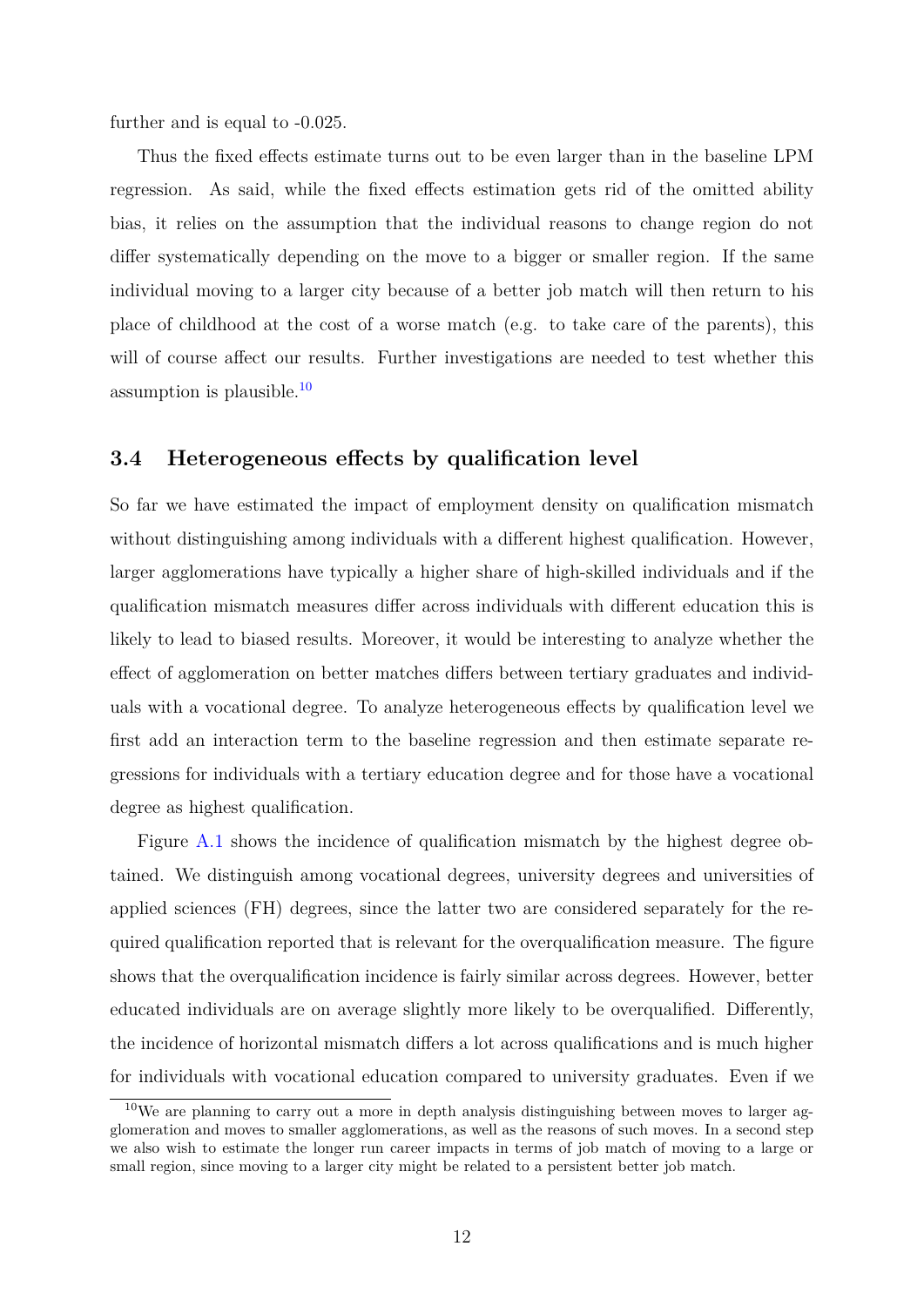controlled for the highest degree obtained in the baseline specifications, it is very important to make sure that the results obtained are not biased from the different composition of qualified labour across regions.

To better address these compositional issues we first add an interaction term between employment density and the highest degree obtained in the baseline model for the whole sample considered. Columns (1) and (2) of table [A.3](#page-25-0) show the results of this estimation without and with the inclusion of occupation fixed effects. For simplicity, we include only the interaction between employment density and vocational qualification, so that we can interpret the employment density coefficient as the impact for tertiary graduates. The regressions for overqualification (panel A) show estimates for tertiary graduates that are similar but slightly higher than the baseline estimates for the full sample. Conversely, the estimations for horizontal mismatch show a zero effect of density on horizontal mismatch for tertiary graduates. Thus, if there is a significant impact of agglomeration on horizontal mismatch, this seems to be only present for individuals with a vocational education.

We get similar results for the separate regressions on the sub-sample of tertiary graduates and on that of individuals with a vocational degree as highest qualification. Concerning overqualification, the estimates are larger for vocational graduates when occupation fixed effects are excluded. However, the estimate for tertiary graduate appears also to be statistically significant (at the 90% confidence level) despite the small sample and becomes larger than the one for vocational graduates with the inclusion of occupation fixed effects. Concerning horizontal mismatch, the coefficient for individuals with vocational education are sizable and larger than the baseline estimates, but remain statistically insignificant also because of the bigger standard errors. For tertiary graduates, again there does not seem to be any difference in horizontal mismatch between smaller and larger agglomerations. This could also point to the fact that this type of measure is not always a "real" job mismatch for university graduates. In facts, even if graduates that are horizontally mismatch earn on average less then matched graduates, some individuals in highly remunerated jobs also report to be mismatched with respect to their field of study.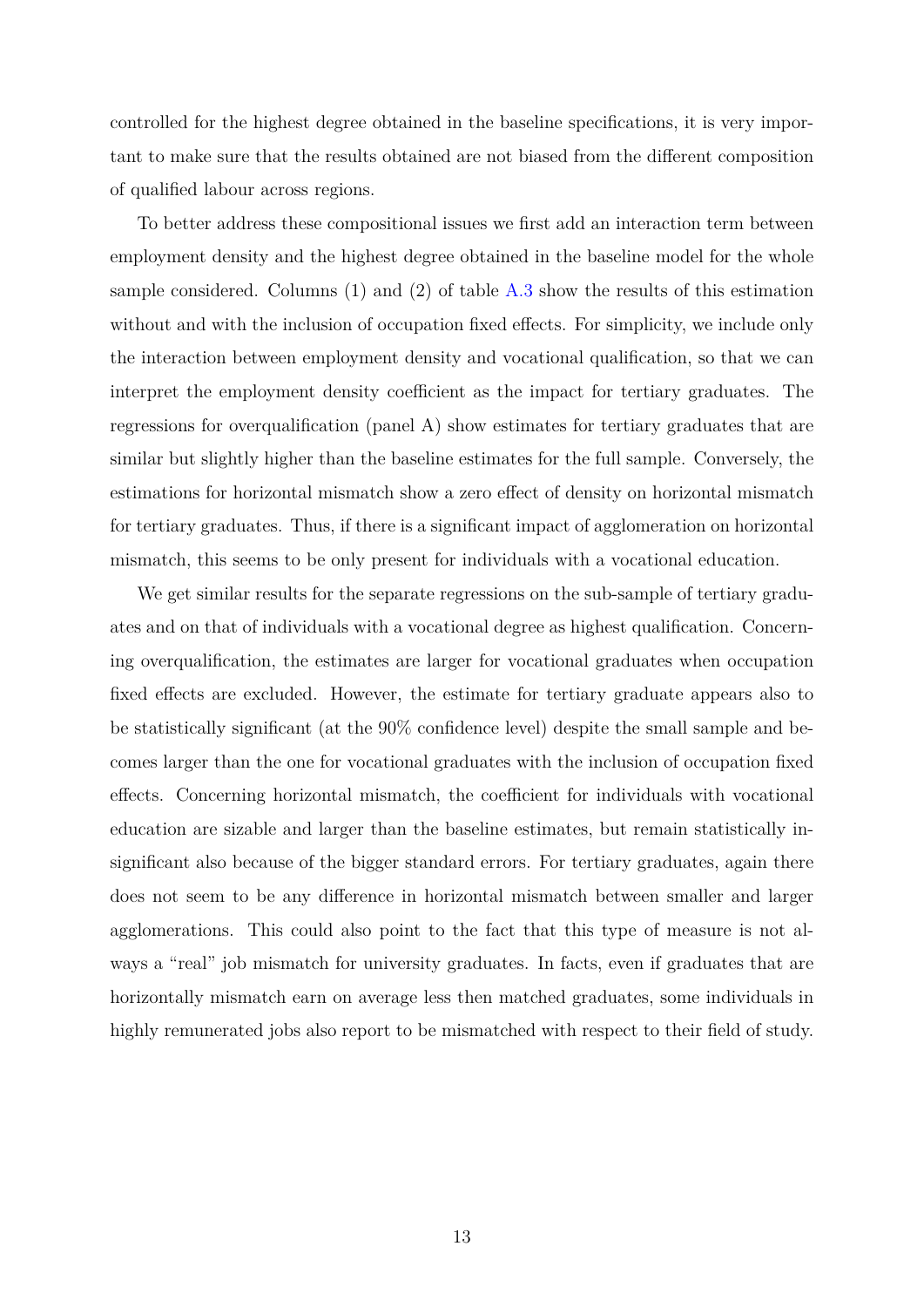# <span id="page-14-0"></span>**4 Determinants of the qualification mismatch differential across regions**

So far we have established that thick labour markets reduce the probability for workers to be overqualified for the job. We wish now to investigate the channels that contribute to the mismatch differential across cities. More precisely, we are interested in highlighting those characteristics of larger agglomerations (apart from a pure market size effect) that are contributing to better average job matches. We did not include those characteristics in the previous chapters, because we consider these to be outcomes or intrinsic characteristics of larger agglomerations. However, form a theoretical perspective it is very important to try to disentangle agglomeration economies and localization economies, as well as to separate the agglomeration economies due to better matches from those due to knowledge spillovers.

Larger agglomerations have typically a higher proportion of high-skilled individuals. On the one hand, one would like to exclude the effects of skills from agglomeration economies, as far as this represents a pure composition effect [\(Combes and Gobillon,](#page-19-4) [2014\)](#page-19-4). High skilled individuals might be over-represented in cities, because they value city amenites more or because of historical migration of high-skilled individuals (transmitting part of the skills to their children). On the other hand, people could be made more skilled by cities, through stronger learning effects in larger cities. Faster learning and knowledge diffusion is indeed one of the main mechanisms of agglomeration economies. In our setting, it might be tempting to investigate the qualification mismatch differential across regions while keeping the regional skill composition fixed. Column (2) in Table [3](#page-15-0) shows the results of our baseline regression augmented with the regional share of tertiary educated individuals in the workforce. This variable has often been used in the literature to account for knowledge spillovers [\(Moretti,](#page-20-9) [2004\)](#page-20-9). A higher share of high skilled workers is related with a lower risk of overqualification (but the coefficient is not statistically significant), probably mostly because of a larger availability of high skilled jobs. Controlling for the skill composition, the employment density coefficient drops (in absolute value) to -0.014 but remains statistically significant at standard confidence levels.

To isolate the effect of agglomeration economies from urban specialization (localization economies) we include the regional share of employment in 7 major industries, as well as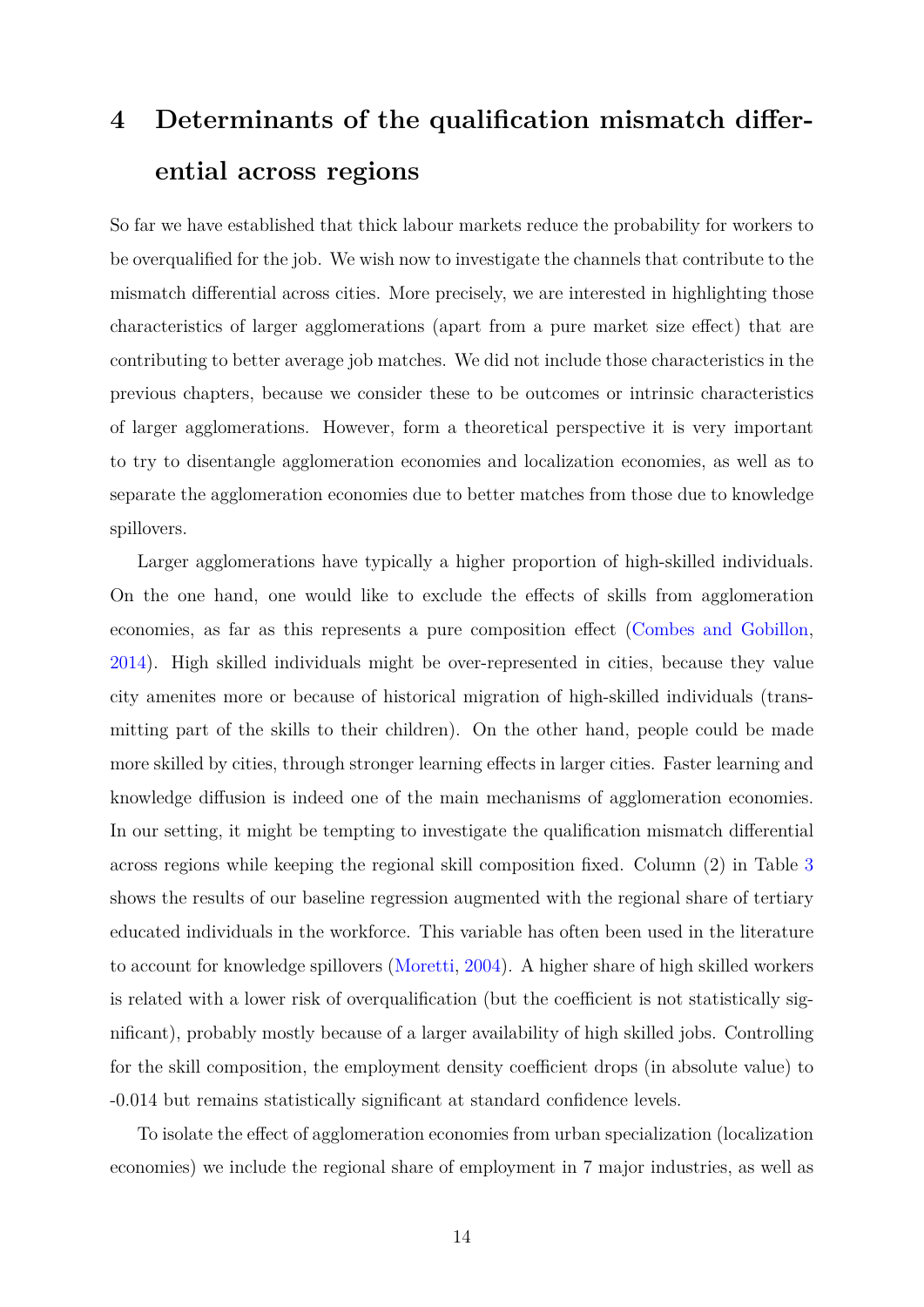<span id="page-15-0"></span>

|                                   | (1)            | (2)            | (3)        | $\left( 4\right)$ | (5)            | (6)        |
|-----------------------------------|----------------|----------------|------------|-------------------|----------------|------------|
| Empl. density $(\log.)$           | $-0.020***$    | $-0.013**$     | $-0.024**$ | $-0.021***$       | $-0.020***$    | $-0.019*$  |
|                                   | (0.006)        | (0.006)        | (0.009)    | (0.006)           | (0.006)        | (0.010)    |
| High-skilled share                |                | $-0.004$       |            |                   |                | $-0.007$   |
|                                   |                | (0.002)        |            |                   |                | (0.004)    |
| <b>HHI</b> industry               |                |                | $-0.788$   |                   |                | $-1.081$   |
|                                   |                |                | (0.683)    |                   |                | (0.760)    |
| Innovative indust, share          |                |                |            | $-0.003**$        |                | $-0.005**$ |
|                                   |                |                |            | (0.002)           |                | (0.002)    |
| Large firm $(>200$ empl.)         |                |                |            |                   | $-0.002$       | $-0.000$   |
|                                   |                |                |            |                   | (0.014)        | (0.014)    |
| Small firm $\left(\leq=20$ empl.) |                |                |            |                   | $-0.008$       | $-0.009$   |
|                                   |                |                |            |                   | (0.018)        | (0.018)    |
| Control variables                 | Yes            | Yes            | Yes        | Yes               | Yes            | Yes        |
| Industry shares                   | No             | N <sub>o</sub> | Yes        | N <sub>o</sub>    | N <sub>o</sub> | Yes        |
| Occupation FE                     | N <sub>o</sub> | N <sub>o</sub> | No         | N <sub>o</sub>    | N <sub>o</sub> | No         |
| Observations                      | 3,974          | 3,974          | 3,974      | 3,974             | 3,974          | 3,974      |
| R-squared                         | 0.049          | 0.049          | 0.049      | 0.050             | 0.049          | 0.052      |

Table 3: Determinants of the qualification mismatch differential

Note: The table shows the estimates of a linear probability model with skill mismatch measures as dependent variable. Standard errors are clustered at ROR level; \*\*\* p<0.01, \*\* p<0.05, \* p<0.1. Control variables included are the main control variables (highest degree, migration background, marital status and children, experience, experience squared), school degree, parental background (higher education of mother/father and working status of mother), geographic characteristics (macro-regions and whether living in city of childhood) and job characteristics (tenure, tenure squared, industry and public sector dummy).

an index of industrial concentration of the region (Herfindahl-Hirschman-Index, HHI), in column (3) of Table [3.](#page-15-0) The coefficient of the industrial concentration turns out to be negative but not statistically significant. If anything, it seems that the incidence of overqualification is lower in regions that are more specialized in specific industries. As a result, the employment density coefficient increases (in absolute value) to -0.024. Another characteristic that might be related with both agglomeration economies and with the qualification mismatch incidence is the share of innovative industries in the region. Innovative industries, and especially high tech industries, have been found to have a particularly high multiplier effect in the local economy in terms of additional jobs in other sectors [\(Moretti,](#page-21-2) [2010\)](#page-21-2). These industries might thus both lead to faster agglomeration economies and lead to better qualification matches since they have positive spillovers to many other sectors of the economy. In column (4) we add the share of innovative and research intensive industries as defined by the NIW/ISI/ZEW list (for details, see [Gehrke](#page-20-10) [et al.,](#page-20-10) [2010\)](#page-20-10). The coefficient turns out to be negative and significant, pointing towards a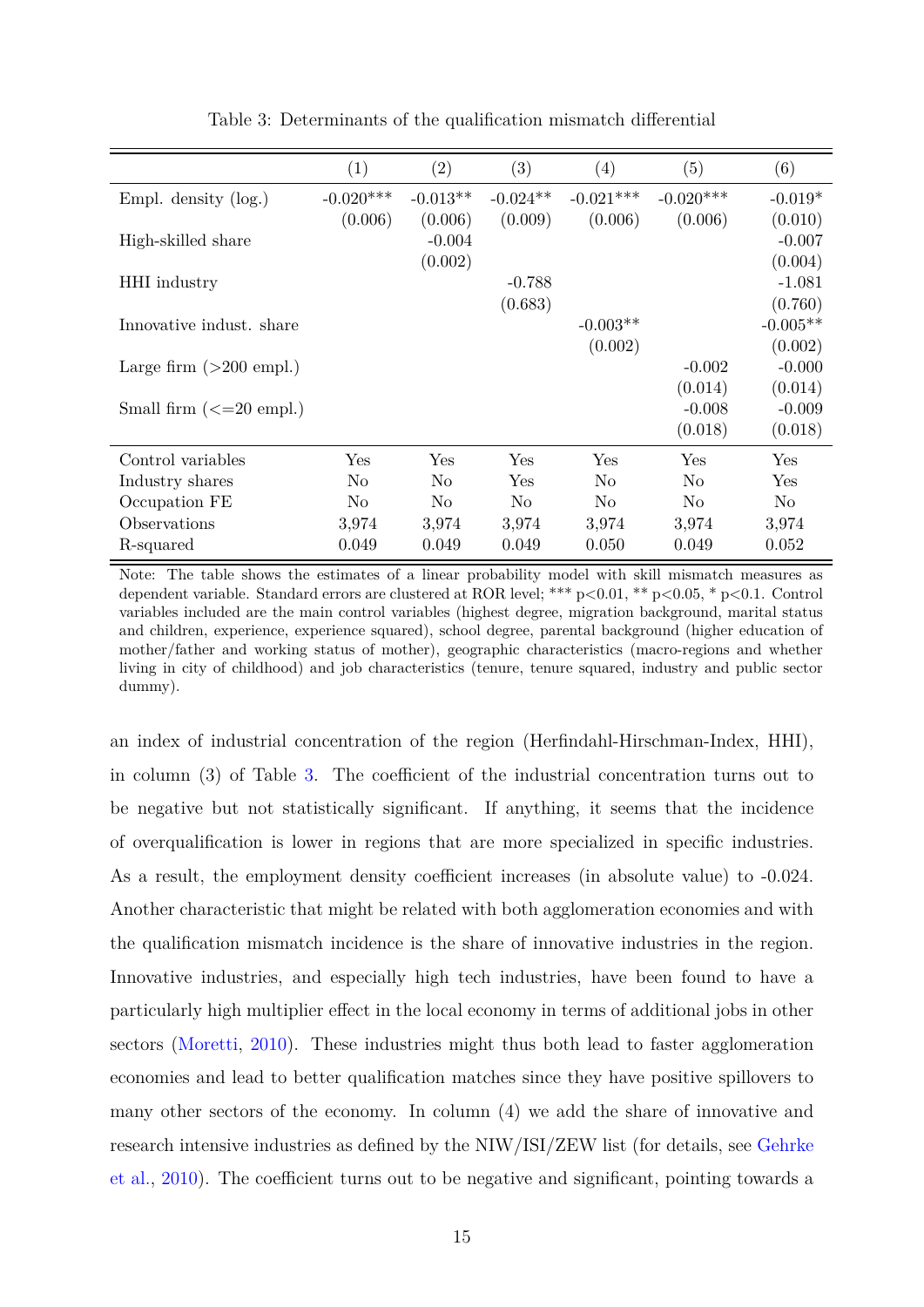lower overqualification incidence in those regional areas that have innovative industries. Nevertheless the employment density coefficient if anything increases (in absolute value) slightly, revealing that in Germany the share of these industries is not higher on average in larger agglomerations.

Firm size has been found to be an important determinant of the urban wage gap in Germany [\(Lehmer and Möller,](#page-20-1) [2010\)](#page-20-1). In column (5) we add also two dummies for firm size to see if the lower overqualification incidence in larger agglomerations can be partly explained by the presence of larger firms. The coefficient denoting firms with more than 200 employees and firms with less than 20 employees are both slightly negative (even if not statistically significant), so that overqualification seems to be especially relevant in middle-sized firms. Even if firms are on average larger in thicker labour markets, the employment density coefficient appears to be unaffected by the inclusion of firm size dummies. Finally, column (6) presents the results of a regression, where all discussed determinants are included. The coefficient of the variables included do not lose their magnitude suggesting that they affect overqualification through different channels. While the precision of the estimate of employment density decreases a bit, the magnitude remains very similar to the baseline estimate. Summing up, especially the share of high–skilled individuals explains a large portion of the overqualification differential across regions. However, when we also take into account other structural regional characteristics, we end up with with a sizable estimate of employment density that is comparable to the one of the baseline regression. This suggests that we can interpret the employment density coefficient as a "pure" labour market size effect.

# <span id="page-16-0"></span>**5 Qualification mismatch and the urban wage premium**

In this section we want to investigate the extent to which qualification mismatch contributes to the urban wage premium. More precisely, we wish to analyze what portion of the effect of regional employment density on earnings is explained by better job matches with respect to the qualification possessed. To do so we first estimate an OLS regression with hourly wages as the dependent variable, the regional employment density as the variable of interest and the full set of control variables presented in the previous sections.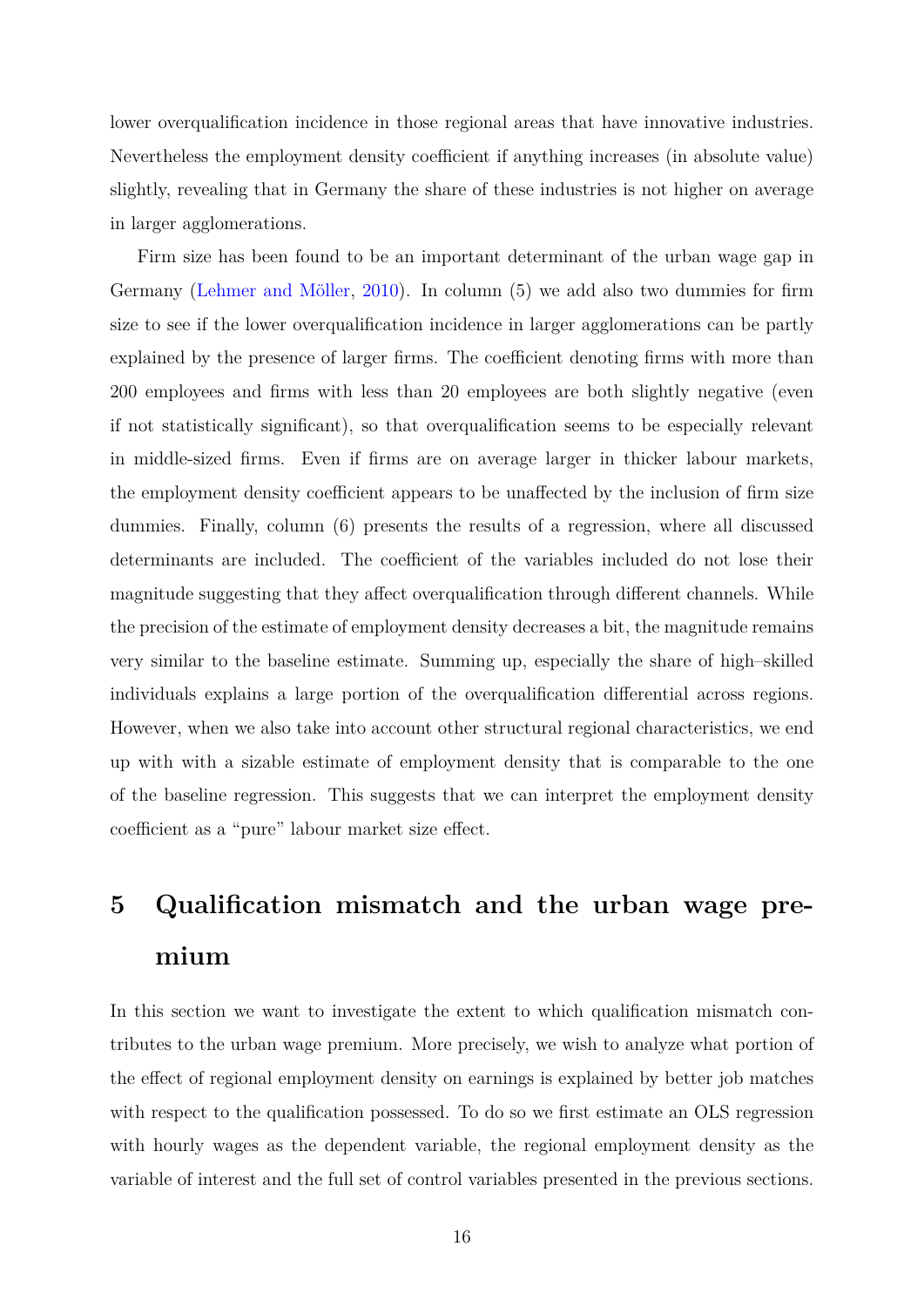We then add to this regression our measures of qualification mismatch and look how the coefficient of employment density is affected. Since we found a relatively large effect of employment density on qualification mismatch (on overqualification in particular) and we know from the literature on overeducation that there is a strong negative relationship between overqualification and wages, we expect that a large part of the effect of regional employment density on wages will be explained by a lower probability to be overqualified.

<span id="page-17-0"></span>

|  | Table 4: Impact of employment density and mismatch on log hourly wages |  |  |  |
|--|------------------------------------------------------------------------|--|--|--|
|  |                                                                        |  |  |  |

|                         | (1)            | (2)            | (3)         | (4)         |
|-------------------------|----------------|----------------|-------------|-------------|
| Empl. density $(\log.)$ | $0.049***$     | $0.045***$     | $0.048***$  | $0.045***$  |
|                         | (0.010)        | (0.009)        | (0.009)     | (0.009)     |
| Overqualification       |                | $-0.177***$    |             | $-0.156***$ |
|                         |                | (0.014)        |             | (0.015)     |
| Horizontal mis.         |                |                | $-0.098***$ | $-0.043***$ |
|                         |                |                | (0.011)     | (0.011)     |
| Control variables       | Yes            | Yes            | Yes         | Yes         |
| Occupation FE           | N <sub>o</sub> | N <sub>0</sub> | No          | $\rm No$    |
| Observations            | 4,022          | 4,022          | 4,022       | 4,022       |
| R-squared               | 0.430          | 0.455          | 0.439       | 0.456       |

Note: Standard errors are clustered at ROR level; \*\*\*  $p<0.01$ , \*\*  $p<0.05$ , \* p<0.1. Control variables included are the main control variables (highest degree, migration background, marital status and children, experience, experience squared), school degree, parental background (higher education of mother/father and working status of mother), geographic characteristics (macro-regions and whether living in city of childhood) and job characteristics (tenure, tenure squared, industry and public sector dummy).

Table [4](#page-17-0) shows the results of these regressions, where both employment density and hourly wages are expressed in logarithmic form. The coefficient of employment density in column (1) is equal to 0.049 and is significant at the  $1\%$  significance level. Doubling the number of employed workers per squared kilometer is associated with an increase in wages of about 5%. This result appears to be in line with previous studies estimating the magnitude of urban agglomeration economies that range from 0.02 to 0.07 [\(Combes and](#page-19-4) [Gobillon,](#page-19-4) [2014\)](#page-19-4). In column (2) and (3) we add separately our measure of overqualification and horizontal mismatch. Consistently with the literature, vertical and horizontal mismatch are both associated to lower wages. As expected the coefficient of employment density decreases in both specifications. However, the decrease is very small. According to the estimations, overqualification explains about 8% of the urban wage premium while horizontal mismatch less then  $3\%$ . In column (4) both mismatch measures are added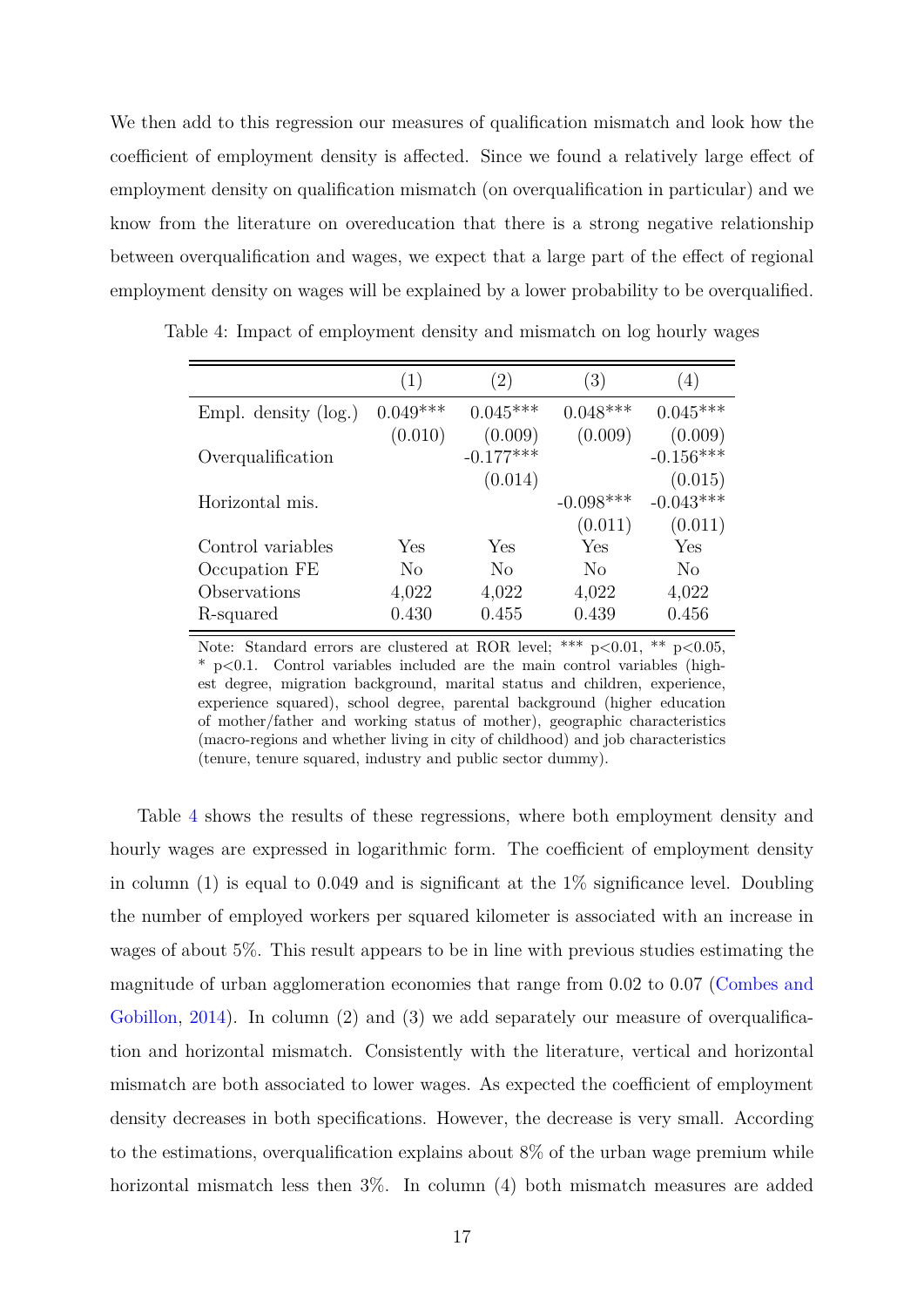and it becomes clear that they are positively correlated, since their coefficients decrease significantly. Their impact on the wage premium does not appear to add up, so that they explain slightly more than 8% of the effect of employment density on wages. These results are consistent with previous studies using different measures of skill mismatch, which found that it explains only about  $5-8\%$  [\(Abel and Deitz,](#page-19-5) [2015\)](#page-19-5) of the urban wage premium or does not have almost any contribution [\(Boualam,](#page-19-6) [2014\)](#page-19-6). Overqualification seems to be the most important channel here, while horizontal mismatch does not seem to add much to this. Furthermore, knowing that less talented individuals are more likely to be overqualified [\(Leuven and Oosterbeek,](#page-20-6) [2011\)](#page-20-6), part of this explained effect might actually denote unobserved ability. Indeed, due to spatial sorting controlling for ability is expected to decrease the coefficient of the urban wage premium and the overqualification dummy might proxy to some extent unobserved ability.

## <span id="page-18-0"></span>**6 Conclusion**

This paper seeks to measure the effect of local labour market size on vertical and horizontal qualification mismatch. Estimating a linear probability model with an extensive set of control variables, we find that more densely populated regions are associated with a lower probability for German male workers to be overqualified and to work in a different field than the one of education or training. The impact on overqualification is robust to the inclusion of an extensive set of control variables (including school grades, personality traits and risk preference) and is relatively large. An increase of 10% in the regional employment density is associated with a decrease of 1-1.5% in the overqualification incidence. The impact of horizontal mismatch is insignificant when macro-region controls and occupation fixed effects are included. We then follow two empirical strategies to deal with the fact that talented workers might sort into larger cities. First, by restricting the sample to individuals that remain in the place of childhood we get a smaller but still sizeable estimate of employment density on overqualification. Second, by exploiting the panel structure of the data and accounting for individual fixed effects, we get a coefficient that is even slightly larger compared to the baseline regressions. When looking at the determinants of the match differential across regions a large portion can be related to the different regional skill composition, but overall nearly the whole impact found seems to be attributable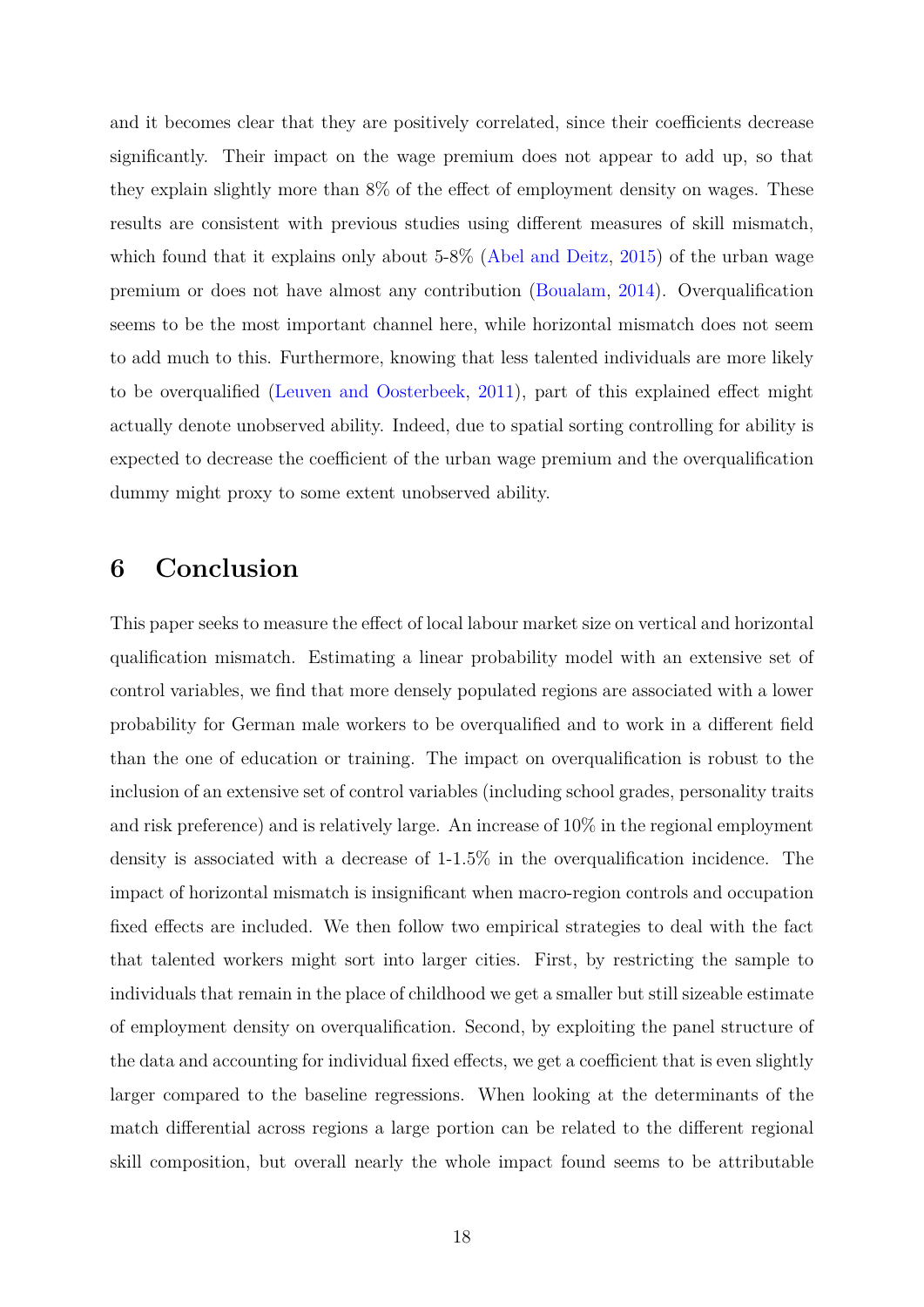to a pure labour market size effect. Finally, we investigate the extent to which lower qualification mismatch in large agglomerations contributes to the urban wage premium. We find that overqualification explains only  $8\%$  of the impact of regional employment density on hourly wages, while the contribution of horizontal mismatch appears to be insignificant.

### **References**

- <span id="page-19-5"></span>Abel, J. R. and Deitz, R. (2015). Agglomeration and Job Matching among College Graduates. *Regional Science and Urban Economics*, forthcoming.
- <span id="page-19-1"></span>Andersson, F., Burgess, S., and Lane, J. I. (2007). Cities, Matching and the Productivity Gains of Agglomeration. *Journal of Urban Economics*, 61(1):112–128.
- <span id="page-19-7"></span>Andini, M., De Blasio, G., Duranton, G., and Strange, W. C. (2013). Marshallian Labour Market Pooling: Evidence from Italy. *Regional Science and Urban Economics*, 43(6):1008–1022.
- <span id="page-19-0"></span>Bleakley, H. and Lin, J. (2012). Thick-market Effects and Churning in the Labor Market: Evidence from US Cities. *Journal of Urban Economics*, 72(2):87–103.
- <span id="page-19-6"></span>Boualam, B. (2014). Getting a First Job: Quality of the Labor Matching in French cities. Mimeo, University of Geneva.
- <span id="page-19-2"></span>Buchel, F. and van Ham, M. (2003). Overeducation, Regional Labor Markets, and Spatial Flexibility. *Journal of Urban Economics*, 53(3):482–493.
- <span id="page-19-3"></span>Combes, P.-P., Duranton, G., and Gobillon, L. (2008). Spatial Wage Disparities: Sorting Matters! *Journal of Urban Economics*, 63(2):723–742.
- <span id="page-19-4"></span>Combes, P.-P. and Gobillon, L. (2014). The Empirics of Agglomeration Economies. IZA Discussion Papers 8508, Institute for the Study of Labor (IZA).
- <span id="page-19-8"></span>D'Costa, S. and Overman, H. G. (2014). The Urban Wage Growth Premium: Sorting or Learning? . *Regional Science and Urban Economics*, 48(0):168 – 179.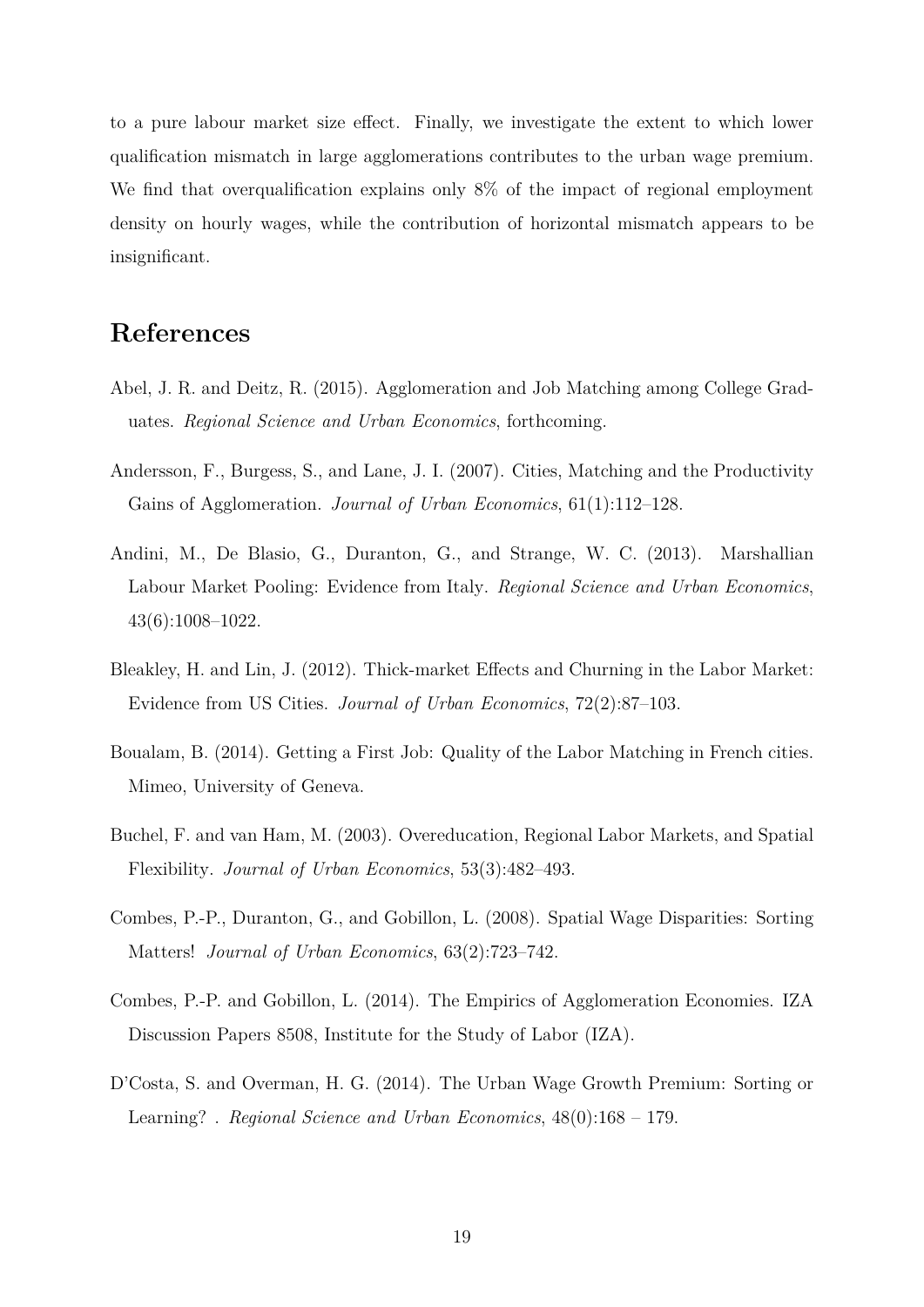- <span id="page-20-2"></span>Duranton, G. and Puga, D. (2004). Micro-foundations of Urban Agglomeration Economies. In Henderson, J. V. and Thisse, J. F., editors, *Handbook of Regional and Urban Economics*, volume 4, chapter 48, pages 2063–2117. Elsevier.
- <span id="page-20-10"></span>Gehrke, B., Rammer, C., Frietsch, R., Neuhäusler, P., and Leidmann, M. (2010). Listen Wissens-und Technologieintensiver Güter und Wirtschaftszweige. *Zwischenbericht zu den NIW/ISI/ZEW-Listen*, 2011.
- <span id="page-20-7"></span>Gerlitz, J.-Y. and Schupp, J. (2005). Zur Erhebung der Big-Five-basierten Persönlichkeitsmerkmale im SOEP. Technical report, DIW Research Notes 4, DIW Berlin.
- <span id="page-20-0"></span>Glaeser, E. L. and Mare, D. C. (2001). Cities and Skills. *Journal of Labor Economics*, 19(2):316–42.
- <span id="page-20-8"></span>Gould, E. D. (2007). Cities, Workers, and Wages: A Structural Analysis of the Urban Wage Premium. *Review of Economic Studies*, 74(2):477–506.
- <span id="page-20-4"></span>Heuermann, D., Halfdanarson, B., and Suedekum, J. (2010). Human capital externalities and the urban wage premium: Two literatures and their interrelations. *Urban Studies*, 47(4):749–767.
- <span id="page-20-3"></span>Jauhiainen, S. (2011). Overeducation in the Finnish Regional Labour Markets. *Papers in Regional Science*, 90(3):573–588.
- <span id="page-20-5"></span>Kroh, M. (2012). Documentation of Sample Sizes and Panel Attrition in the German Socio Economic Panel (SOEP) (1984 until 2011). Technical report, DIW Data Documentation 66, DIW Berlin.
- <span id="page-20-1"></span>Lehmer, F. and Möller, J. (2010). Interrelations between the Urban Wage Premium and Firm-size Wage Differentials: a Microdata Cohort Analysis for Germany. *The Annals of Regional Science*, 45(1):31–53.
- <span id="page-20-6"></span>Leuven, E. and Oosterbeek, H. (2011). Overeducation and Mismatch in the Labor Market. In E., H. A., Machin, S., and Woessmann, L., editors, *Handbook of the Economics of Education*, volume 4, pages 283–326. Elsevier.
- <span id="page-20-9"></span>Moretti, E. (2004). Estimating the Social Return to Higher Education: Evidence from Longitudinal and Repeated Cross-sectional Data. *Journal of Econometrics*, 121(1):175– 212.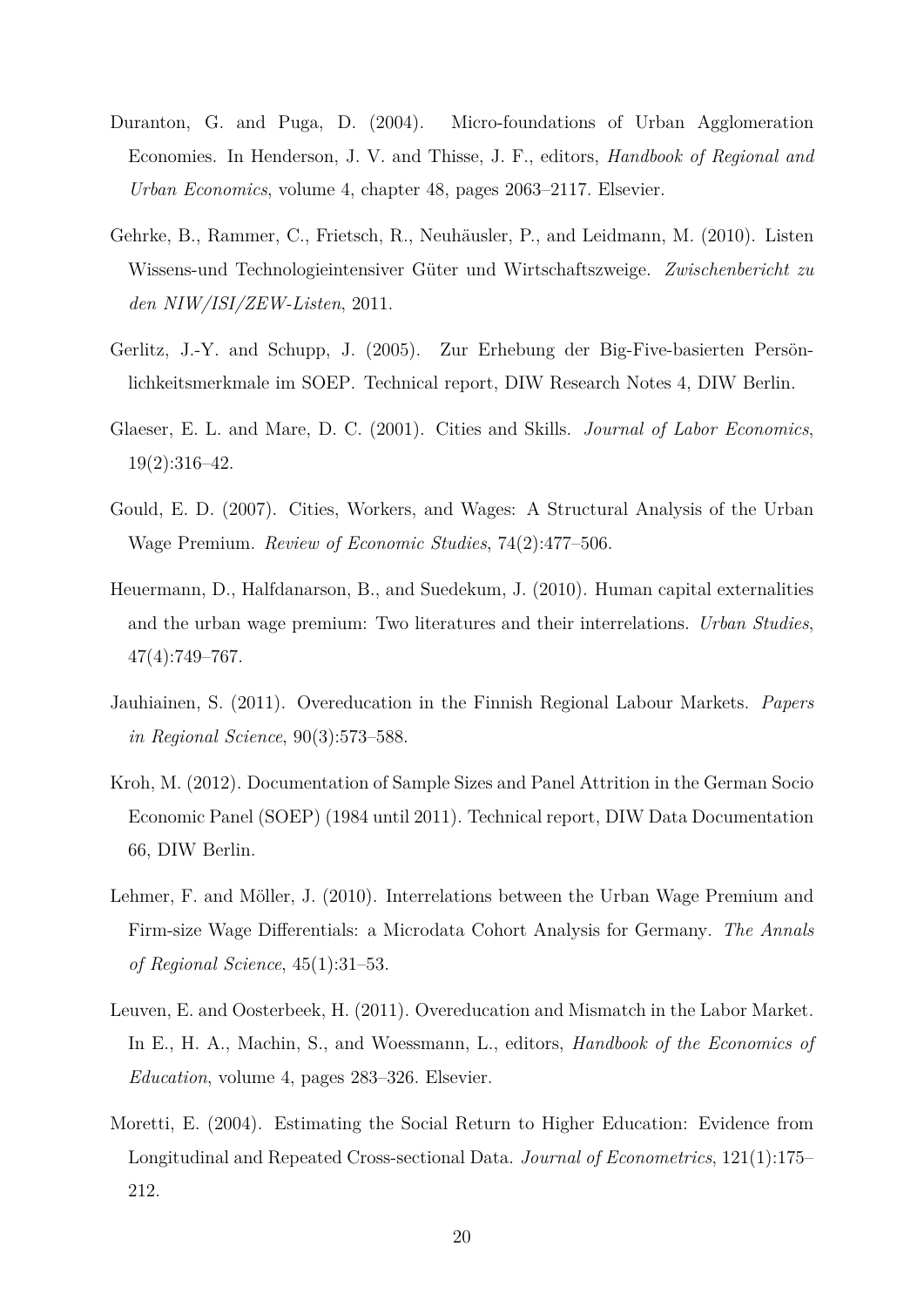<span id="page-21-2"></span>Moretti, E. (2010). Local Multipliers. *American Economic Review*, 100(2):373–77.

<span id="page-21-0"></span>Puga, D. (2010). The Magnitude and Causes of Agglomeration Economies. *Journal of Regional Science*, 50(1):203–219.

## **A Further tables and figures**

<span id="page-21-1"></span>

Figure A.1: Qualification mismatch by highest degree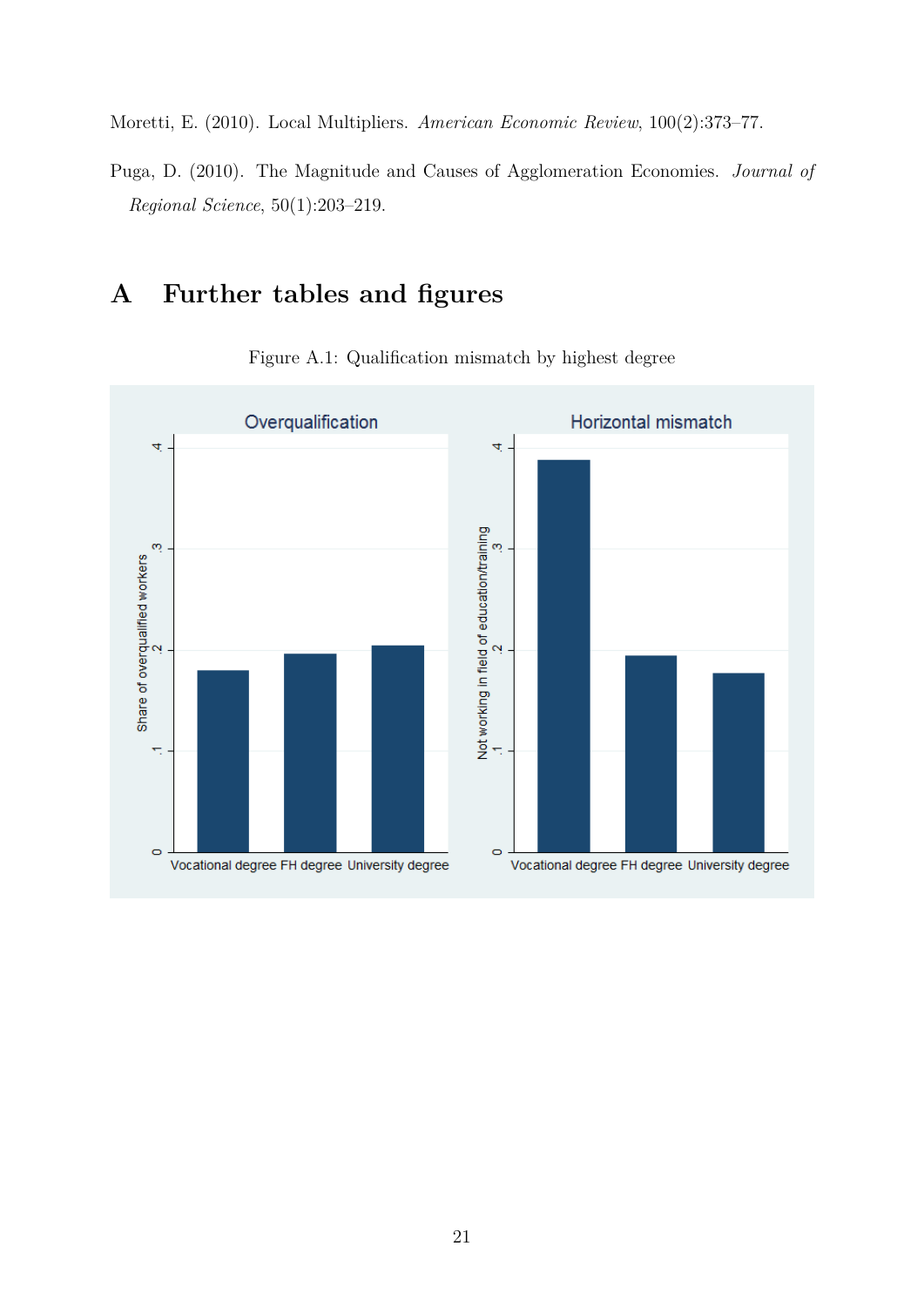<span id="page-22-0"></span>

Figure A.2: Employment density of German regions (in 2010) Figure A.2: Employment density of German regions (in 2010)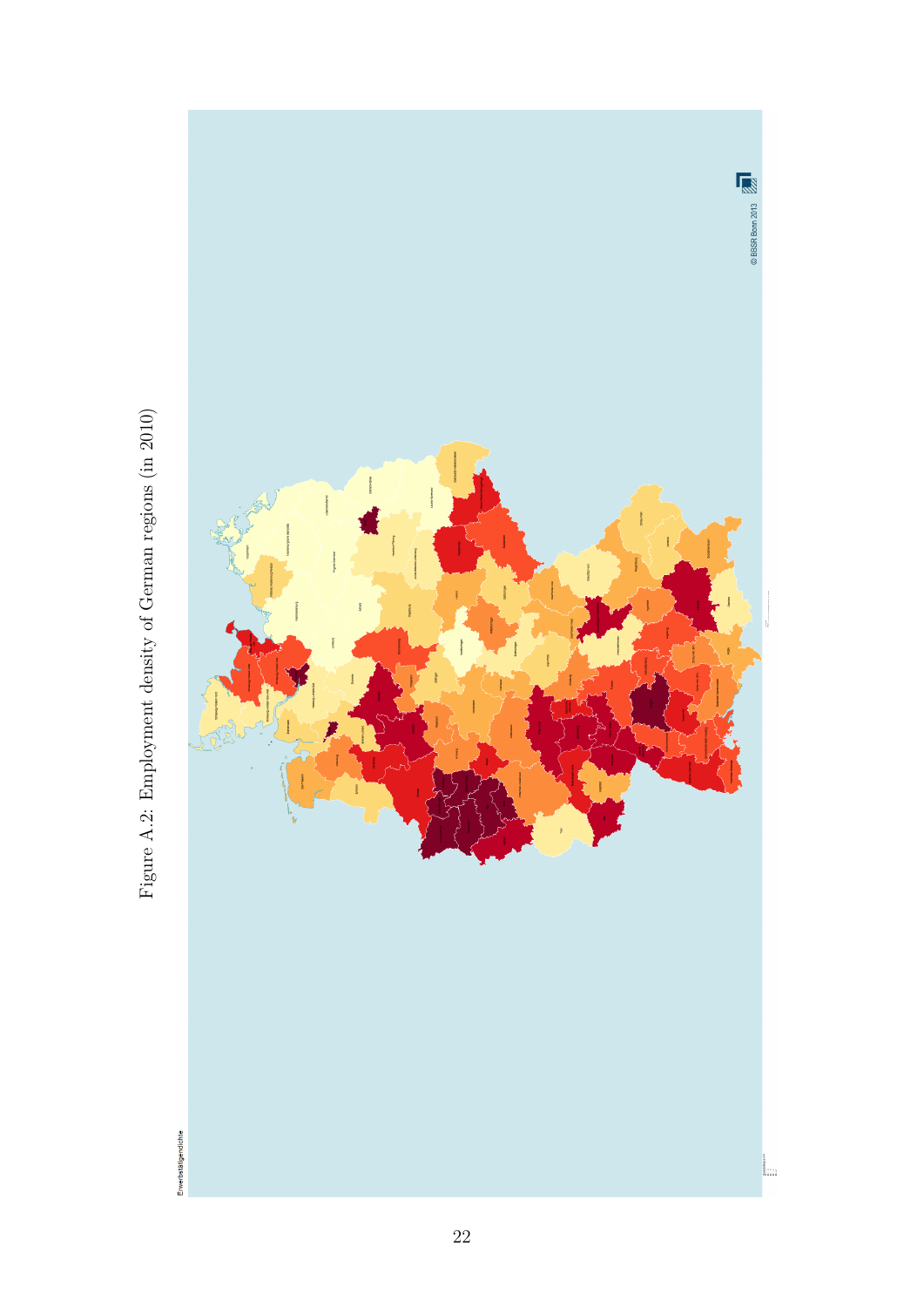<span id="page-23-0"></span>

|                                              | Mean                | Std. Dev. | Min.             | Max.         |
|----------------------------------------------|---------------------|-----------|------------------|--------------|
| Dependent variables and other main variables |                     |           |                  |              |
| Overqualified                                | 0.19                | 0.39      | $\theta$         | $\mathbf{1}$ |
| Horizontal mismatch                          | 0.31                | 0.46      | $\overline{0}$   | $\mathbf{1}$ |
| Hourly wage (log)                            | 2.75                | 0.48      | 1.35             | 4.29         |
| Employment density (log)                     | 5.03                | 0.99      | 2.89             | 7.53         |
| Main control variables                       |                     |           |                  |              |
| Migration background                         | 0.08                | 0.27      | $\theta$         | 1            |
| FH degree                                    | 0.12                | 0.33      | $\theta$         | $\mathbf{1}$ |
| Vocational degree                            | 0.63                | 0.48      | $\overline{0}$   | $\mathbf{1}$ |
| Married or living with partner               | 0.82                | 0.38      | $\overline{0}$   | $\mathbf{1}$ |
| Actual work experience                       | 18.7                | 11.1      | $\overline{0}$   | 48           |
| Has children                                 | 0.40                | 0.49      | $\overline{0}$   | $\mathbf{1}$ |
| Survey year                                  |                     |           |                  |              |
| Surveyed in 2000, 2001 or 2002               | 0.51                | 0.50      | $\overline{0}$   | $\mathbf{1}$ |
| Surveyed in 2003, 2004 or 2005               | 0.09                | 0.28      | $\overline{0}$   | $\mathbf{1}$ |
| Surveyed in 2006, 2007 or 2008               | 0.14                | 0.35      | $\theta$         | $\mathbf{1}$ |
| Surveyed in 2009, 2010 or 2011               | 0.26                | 0.44      | $\overline{0}$   | $\mathbf{1}$ |
| School leaving qualification                 |                     |           |                  |              |
| University access (Abitur)                   | 0.31                | 0.31      | $\overline{0}$   | $\mathbf 1$  |
| FH access (Fachhochschulreife)               | 0.10                | 0.31      | $\overline{0}$   | $\mathbf 1$  |
| Realschulabschluss                           | 0.32                | 0.47      | $\theta$         | $\mathbf{1}$ |
| Parental background                          |                     |           |                  |              |
| Father: higher educ.                         | 0.15                | 0.36      | $\overline{0}$   | $\mathbf{1}$ |
| Mother: higher educ.                         | 0.07                | 0.25      | $\overline{0}$   | $\mathbf 1$  |
| Mother non employed (age 15)                 | 0.39                | 0.49      | $\theta$         | 1            |
| Geographic characteristics                   |                     |           |                  |              |
| Lives in city of childhood                   | 0.57                | 0.50      | $\overline{0}$   | $\mathbf{1}$ |
| Macro-region                                 |                     |           |                  |              |
| North                                        | 0.15                | 0.36      | 0                | 1            |
| South                                        | 0.30                | 0.46      | $\boldsymbol{0}$ | $\mathbf{1}$ |
| East                                         | 0.22                | 0.41      | $\overline{0}$   | $\mathbf{1}$ |
| Centre                                       | 0.33                | 0.47      | $\overline{0}$   | $\mathbf{1}$ |
|                                              | Job characteristics |           |                  |              |
| Public sector                                | 0.26                | 0.44      | $\theta$         | 1            |
| Firm tenure                                  | 11.5                | 10.6      | $\overline{0}$   | 47           |

Table A.1: Summary statistics

Note: The summary statistics are based on the baseline sample of 4281 observations. Main control variables include a squared term for work experience and tenure as well. Job characteristics also include 9 dummies for the industry or sector of the firm (agriculture, energy, mining, manufacturing, construction, trade, transport, bank/insurance and services) and firm tenure squared.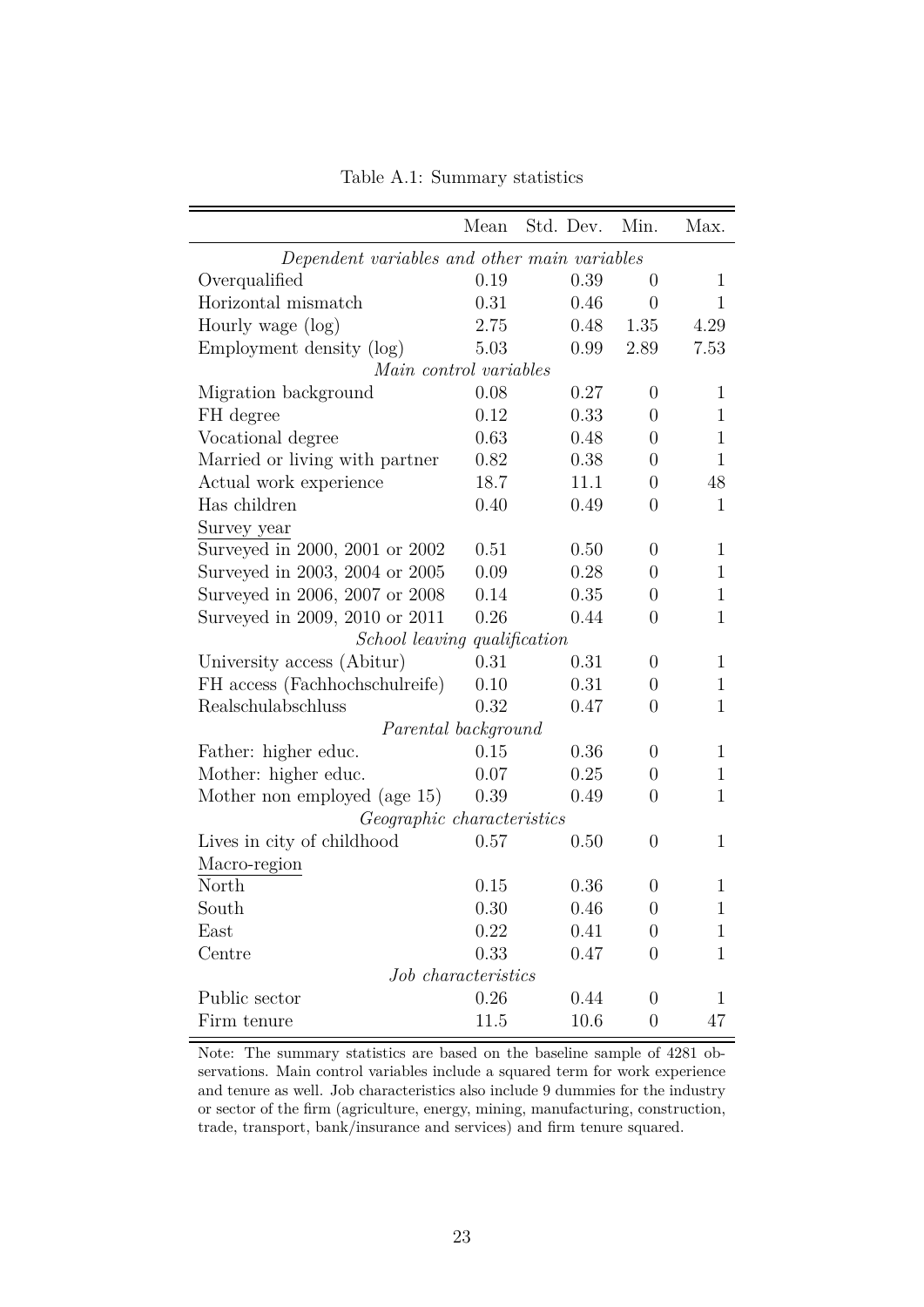<span id="page-24-0"></span>

|                                                                                                                                                                                                                                                                                                      |                                   |                                                                                                                                                                                 | Overqualification         |                         |                            |                         | $\rm Horizontal\,$ mismatch                                                                                                                                                                                     |                        |
|------------------------------------------------------------------------------------------------------------------------------------------------------------------------------------------------------------------------------------------------------------------------------------------------------|-----------------------------------|---------------------------------------------------------------------------------------------------------------------------------------------------------------------------------|---------------------------|-------------------------|----------------------------|-------------------------|-----------------------------------------------------------------------------------------------------------------------------------------------------------------------------------------------------------------|------------------------|
|                                                                                                                                                                                                                                                                                                      | $\begin{pmatrix} 1 \end{pmatrix}$ | $\widehat{\mathfrak{D}}$                                                                                                                                                        | $\odot$                   | $\bigoplus$             | $\widetilde{\mathfrak{S}}$ | $\odot$                 | $(\mathcal{I})$                                                                                                                                                                                                 | $\circledS$            |
| Empl. density (log.)                                                                                                                                                                                                                                                                                 | $-0.026***$<br>(0.009)            | $-0.027***$<br>(0.009)                                                                                                                                                          | $-0.026***$<br>(0.009)    | $-0.027$ ***<br>(0.009) | $-0.019***$<br>(0.007)     | $-0.020***$<br>(0.007)  | $-0.021***$<br>(0.007)                                                                                                                                                                                          | $-0.022***$<br>(0.007) |
| School grade: German                                                                                                                                                                                                                                                                                 |                                   | 0.014                                                                                                                                                                           | 0.013                     | 0.014                   |                            | $0.020**$               | $0.017*$                                                                                                                                                                                                        | $0.018*$               |
|                                                                                                                                                                                                                                                                                                      |                                   | $0.021*$<br>(0.010)                                                                                                                                                             | (0.009)                   | (0.010)                 |                            | (0.010)                 | (0.010)                                                                                                                                                                                                         | (0.010)                |
| School grade: Math                                                                                                                                                                                                                                                                                   |                                   | (0.012)                                                                                                                                                                         | $0.022*$<br>(0.013)       | $0.021*$<br>(0.013)     |                            | (0.012)<br>0.011        | (0.012)<br>0.014                                                                                                                                                                                                | (0.012)<br>0.013       |
| Extraversion                                                                                                                                                                                                                                                                                         |                                   |                                                                                                                                                                                 | 0.003                     | 0.003                   |                            |                         | 0.003                                                                                                                                                                                                           | 0.003                  |
|                                                                                                                                                                                                                                                                                                      |                                   |                                                                                                                                                                                 | (0.003)                   | (0.003)                 |                            |                         | (0.004)                                                                                                                                                                                                         | (0.003)                |
| Consciousness                                                                                                                                                                                                                                                                                        |                                   |                                                                                                                                                                                 | 0.001                     | 0.001                   |                            |                         | $-0.005$                                                                                                                                                                                                        | $-0.005$               |
|                                                                                                                                                                                                                                                                                                      |                                   |                                                                                                                                                                                 | (0.004)                   | (0.004)                 |                            |                         | (0.004)                                                                                                                                                                                                         | (0.004)                |
| Agreableness                                                                                                                                                                                                                                                                                         |                                   |                                                                                                                                                                                 | 0.003                     | 0.004                   |                            |                         | 0.004                                                                                                                                                                                                           | 0.005                  |
|                                                                                                                                                                                                                                                                                                      |                                   |                                                                                                                                                                                 | (0.004)                   | (0.004)                 |                            |                         | (0.004)                                                                                                                                                                                                         | (0.004)                |
| Neuroticism                                                                                                                                                                                                                                                                                          |                                   |                                                                                                                                                                                 | $0.006*$                  | $0.006**$               |                            |                         | $0.005*$                                                                                                                                                                                                        | $0.006**$              |
|                                                                                                                                                                                                                                                                                                      |                                   |                                                                                                                                                                                 | (0.003)                   | (0.003)                 |                            |                         | (0.003)                                                                                                                                                                                                         | (0.003)                |
| Openness to experience                                                                                                                                                                                                                                                                               |                                   |                                                                                                                                                                                 | $-0.002$                  | $-0.003$                |                            |                         | 0.002                                                                                                                                                                                                           | 0.001                  |
|                                                                                                                                                                                                                                                                                                      |                                   |                                                                                                                                                                                 | (0.003)                   | (0.003)                 |                            |                         | (0.004)                                                                                                                                                                                                         | (0.004)                |
| Risk preference                                                                                                                                                                                                                                                                                      |                                   |                                                                                                                                                                                 |                           | (0.005)<br>0.006        |                            |                         |                                                                                                                                                                                                                 | $0.010^{*}$<br>(0.006) |
| Control variables                                                                                                                                                                                                                                                                                    | $Y$ es                            | Yes                                                                                                                                                                             | ${\rm Yes}$               | ${\rm Yes}$             | Yes                        | Yes                     | ${\rm Yes}$                                                                                                                                                                                                     | $\rm Yes$              |
| Occupation FE                                                                                                                                                                                                                                                                                        | $\overline{S}$                    | $\overline{S}$                                                                                                                                                                  | $\rm \stackrel{\circ}{X}$ | $\overline{S}$          | $\rm _N$                   | $\overline{\mathsf{S}}$ | $\rm \stackrel{\circ}{\rm \stackrel{\circ}{\rm \stackrel{\circ}{\rm \stackrel{\circ}{\rm \stackrel{\circ}{\rm \stackrel{\circ}{\rm \stackrel{\circ}{\rm \stackrel{\circ}{\rm \stackrel{\circ}{\rm \cdots}}}}}}$ | $\overline{N}$         |
| Observations                                                                                                                                                                                                                                                                                         | 2,141                             | 2,141                                                                                                                                                                           | 2,141                     | 2,141                   | 2,141                      | 2,141                   | 2,141                                                                                                                                                                                                           | 2,141                  |
| R-squared                                                                                                                                                                                                                                                                                            | 0.046                             | 0.049                                                                                                                                                                           | 0.053                     | 0.054                   | 0.076                      | 0.079                   | 0.081                                                                                                                                                                                                           | 0.082                  |
| Standard errors are clustered at ROR level; *** $p<0.01$ , ** $p<0.05$ , * $p<0.1$ . Control variables included are the main<br>control variables (highest degree, migration background, marital status and children, experience, experience squared), school<br>Note: The table shows the estimates |                                   | of a linear probability model with skill mismatch measures as dependent variable                                                                                                |                           |                         |                            |                         |                                                                                                                                                                                                                 |                        |
| degree, parental background (higher $\epsilon$<br>(macro-regions and whether living in                                                                                                                                                                                                               |                                   | city of childhood) and job characteristics (tenure, tenure squared, industry and public<br>education of mother/father and working status of mother), geographic characteristics |                           |                         |                            |                         |                                                                                                                                                                                                                 |                        |
| sector dummy                                                                                                                                                                                                                                                                                         |                                   |                                                                                                                                                                                 |                           |                         |                            |                         |                                                                                                                                                                                                                 |                        |

| ֧֧֧֧֧֧֧֧֧֧֧֧֧֧֛֧֛֧֧֧֧֧֛֛֚֚֚֚֚֚֚֚֚֚֚֚֚֚֚֚֚֚֝֝֝֝֓֝֓֕֝֬֝֓֝֬֝֬֝֓֝֬֝֬֝֓֝֬֝֓֝֬֝֬֝֬֝֓֝֬֝֬֝֬֝֬֝֬֝֬֝֬֝֬֝֬֝֬֝֬֝֬֝֬֝֬֝֬֝֬֝֬֝֬<br>֧֧֛֪֛֛֛֛֛֛֛֛֛֛֛֚֝֝ |  |
|------------------------------------------------------------------------------------------------------------------------------------------|--|
|                                                                                                                                          |  |
| resource of one control oriented and one oriented in the control in the control one of control one and<br>į<br>$\frac{1}{2}$             |  |
| j<br>C<br>)<br>}<br>}                                                                                                                    |  |
|                                                                                                                                          |  |
|                                                                                                                                          |  |
| $\vdots$<br>:<br>י<br> <br> }<br>í                                                                                                       |  |